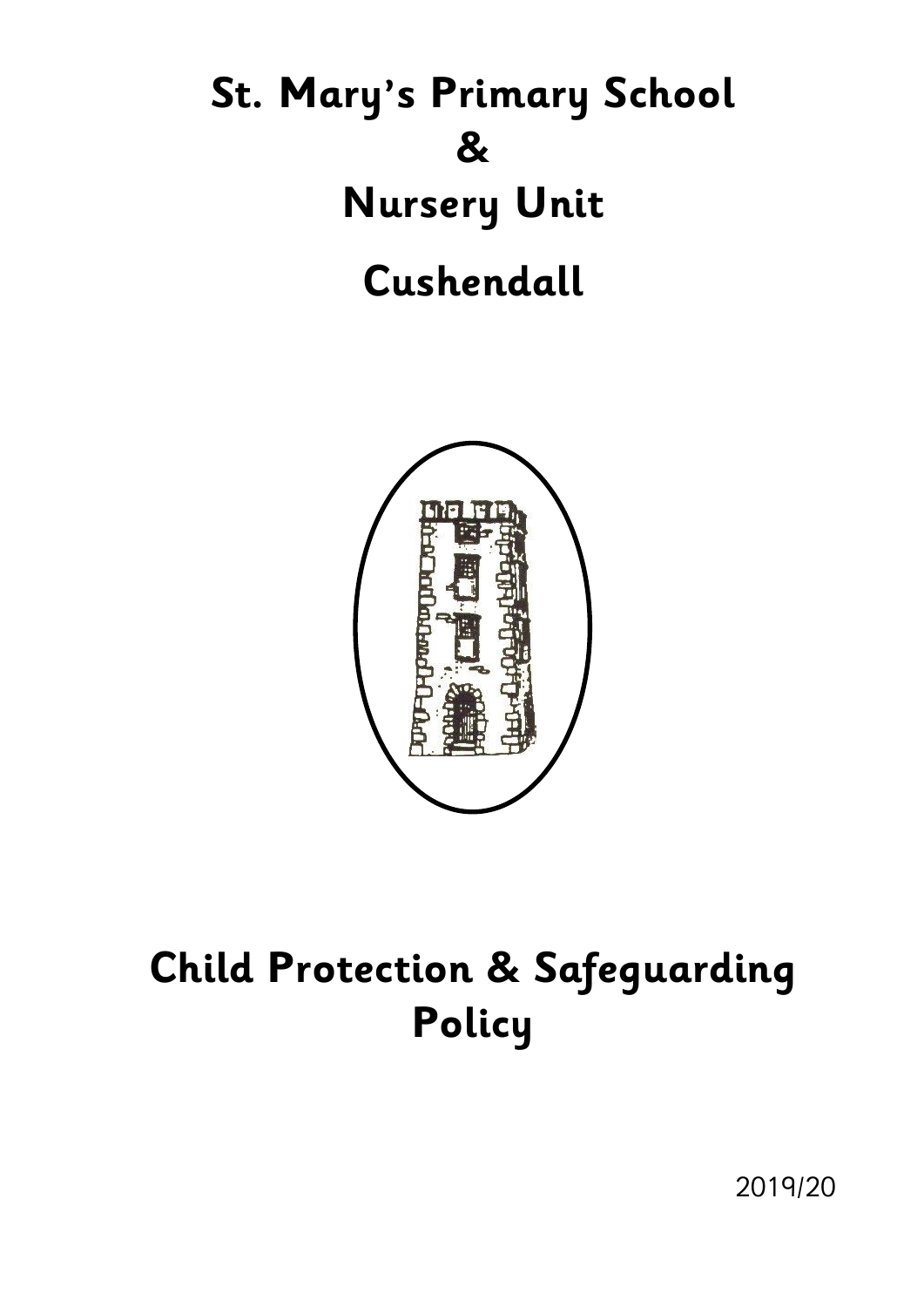### **Introduction**

In St. Mary's Primary School and Nursery Unit we recognize that all staff have a pastoral responsibility towards the pupils in our charge and that pupils have a fundamental right to be protected from harm. We have a responsibility to ensure their welfare is safeguarded and their safety is preserved.

The designated teachers for child protection are:

Mrs C. Magill (Primary School) and Mrs C. Parker (Nursery Unit).

The deputy designated teacher for the Primary School and Nursery Unit is the Principal, Mrs H Magee

### **The Core Safeguarding Team and its Role:**

The team consists of:

- The Chairperson of the Board of Governors; Mr A McKillop
- The Designated Governor for Child Protection & Safeguarding; Mrs C McLaughlin
- The Designated Teacher for Child Protection & Safeguarding; Mrs C Magill
- The Deputy Designated Teacher for Child Protection & Safeguarding. Mrs H Magee

The Core Safeguarding Team will review the school's policy and procedures for child protection and report to the full Board of Governors.

### **Roles And Responsibilities**

### **The Designated Teacher and Deputy Designated Teacher**

Mrs C Magill and Mrs H Magee must:

- Avail of training so that they are aware of duties, responsibilities and role
- Organise training for all staff (whole school training)
- Lead in the development of the school's Child Protection Policy
- Act as a point of contact for staff and parents
- Assist in the drafting and issuing of the summary of our Child Protection arrangements for parents
- Make referrals to Social Services Gateway team or PSNI Public Protection Unit where appropriate
- Liaise with the Education Authority's (EA) Designated Officers for Child Protection
- Maintain records of all child protection concerns
- Keep the School Principal informed
- Provide written annual report to the Board of Governors regarding Child Protection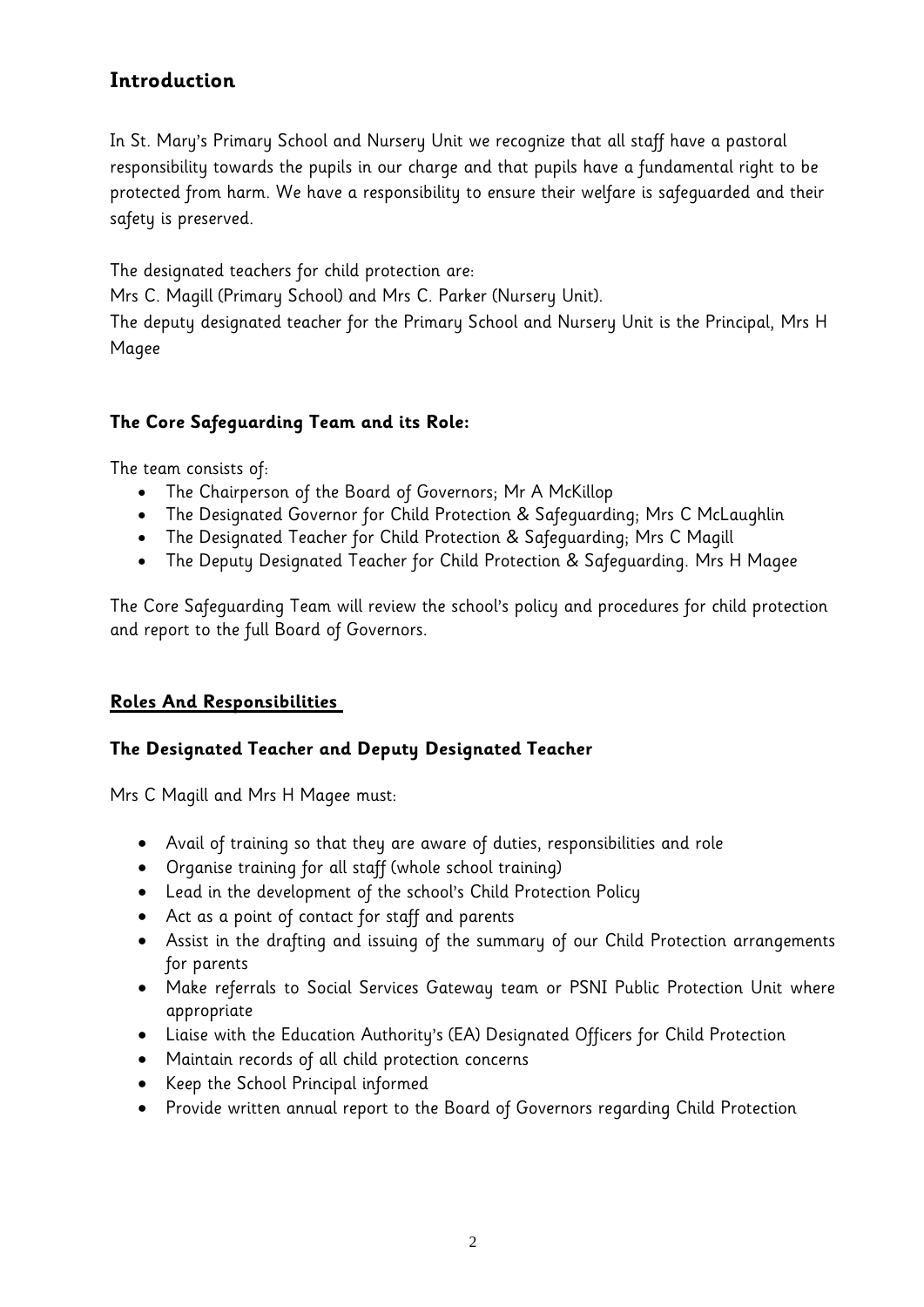### **The Principal**

Mrs H Magee must ensure that:

- DENI 2017/04 guidance is implemented within the school
- She attends training on Managing Safeguarding and Child Protection
- A designated teacher and deputy designated teacher are appointed
- All staff receive child protection training
- All necessary referrals are taken forward in the appropriate manner
- The Chair of the Board of Governors is kept informed
- Child Protection activities feature on the agenda of the Board of Governors meetings and termly updates & annual report are provided
- The school's Child Protection Policy is reviewed annually and that parents and pupils receive a copy/summary of this policy at least once every 2 years
- Confidentiality is paramount. Information should only be passed to the entire Board of Governors on a need to know basis.

### **The Designated Governor for Child Protection:**

The Designated Governor, Mrs C McLaughlin should avail of Child Protection Awareness training delivered by CPSSS and will take the lead in Child Protection issues in order to advise the Governors on:

- The role of the Designated Teachers
- The content of Child Protection policies
- The content of a Code of Conduct for adults within the school
- The content of the termly updates and full Annual Designated Teachers Report
- Recruitment, selection and vetting of staff

### **The Chair of the Board of Governors**

The Chair of the Board of Governors, Mr A McKillop, should:

- Ensure that he/she has received appropriate Education Authority training
- Ensure that a safeguarding ethos is maintained within the school environment
- Ensure that the school has a Child Protection Policy in place and that staff implement the policy
- Ensure that Governors undertake appropriate Child Protection and Recruitment & Selection training provided by the Child Protection Support Service for Schools ICPSSSJ and the Governor Support and Human Resource departments.
- Ensure that a Designated Governor for Child Protection is appointed
- Assume lead responsibility for managing any complaint/allegation against the School Principal
- Ensure that the Board of Governors receive termly updates and a full written annual report in relation to Child Protection activity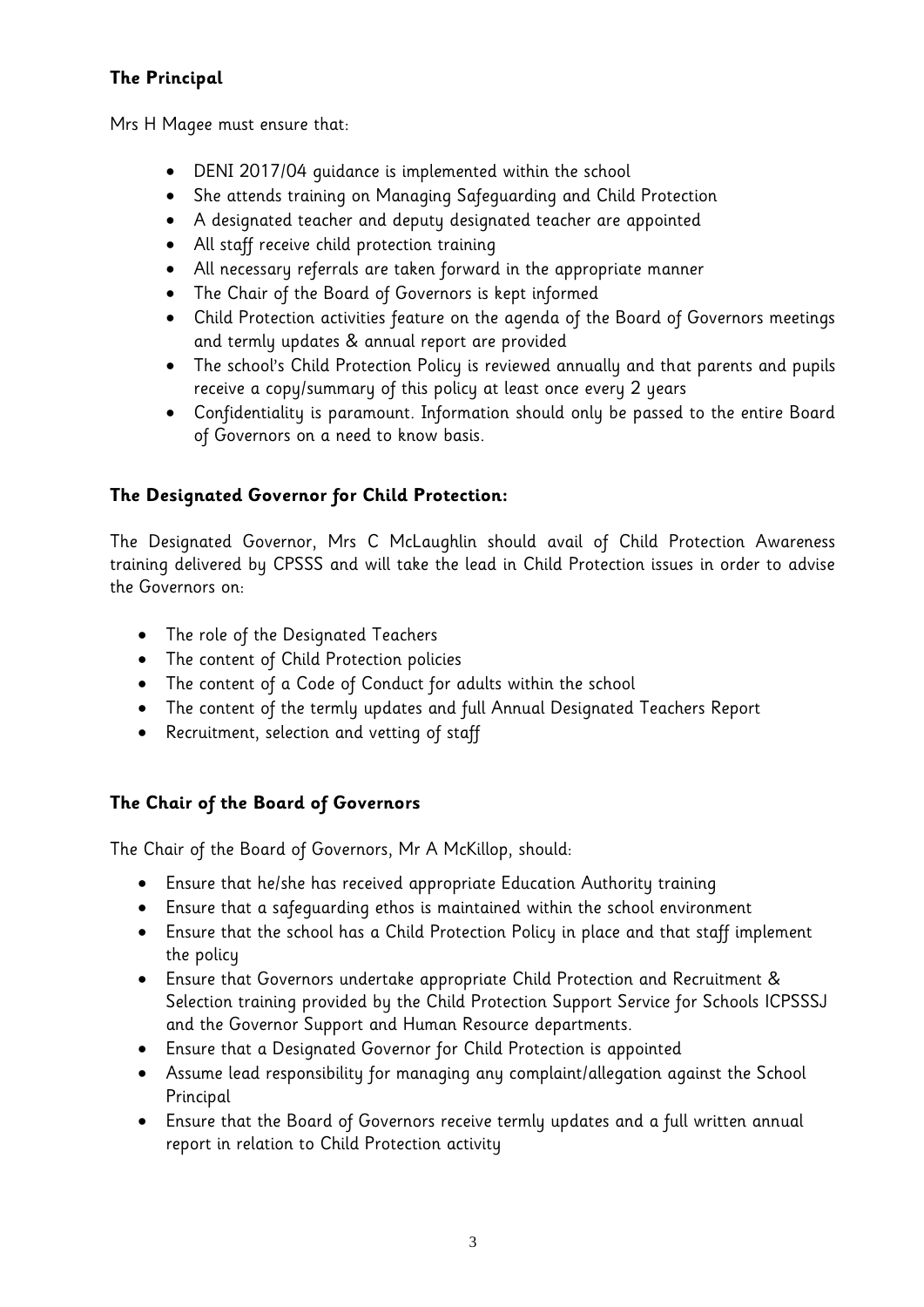### **Other Members of School Staff**

Staff in school see children over long periods and can notice physical, behavioural and emotional indicators and hear allegations of abuse.

### **The member of staff must:**

- refer concerns to the Designated/Deputy Teacher for Child Protection/Principal
- listen to what is being said without displaying shock or disbelief and support the child
- act promptly
- make a concise written record of a child's disclosure using the actual words of the child
- Avail of whole school training and relevant other training regarding safeguarding children
- **Not** give children a guarantee of total confidentiality regarding their disclosures
- **Not** investigate
- **Not** ask leading questions

### **In addition the Class Teacher should:**

 Keep the Designated Teacher informed about poor attendance and punctuality, poor presentation, changed or unusual behaviour including self-harm and suicidal thoughts, deterioration in educational progress, discussions with parents about concerns relating to their child, concerns about pupil abuse or serious bullying, concerns about home conditions including disclosures of domestic violence.

We will take seriously any concerns which are raised about a pupil in our school who has self-harmed and/or has expressed suicidal thoughts.

The Designated/Deputy Designated teacher will immediately follow the school's child protection procedures.

### **Parents**

Parents should play their part in safeguarding by:

- telephoning the school on the morning of their child's absence, or sending in a note on the child's return to school, so as the school is reassured as to the child's situation;
- informing the school whenever anyone, other than themselves, intends to pick up the child after school;
- letting the school know in advance if their child is going home to an address other than their own home;
- familiarising themselves with the School's Pastoral Care, Anti Bullying, Positive Behaviour, Internet and Child Protection Policies;
- reporting to the office when they visit the school
- raising concerns they have in relation to their child with the school.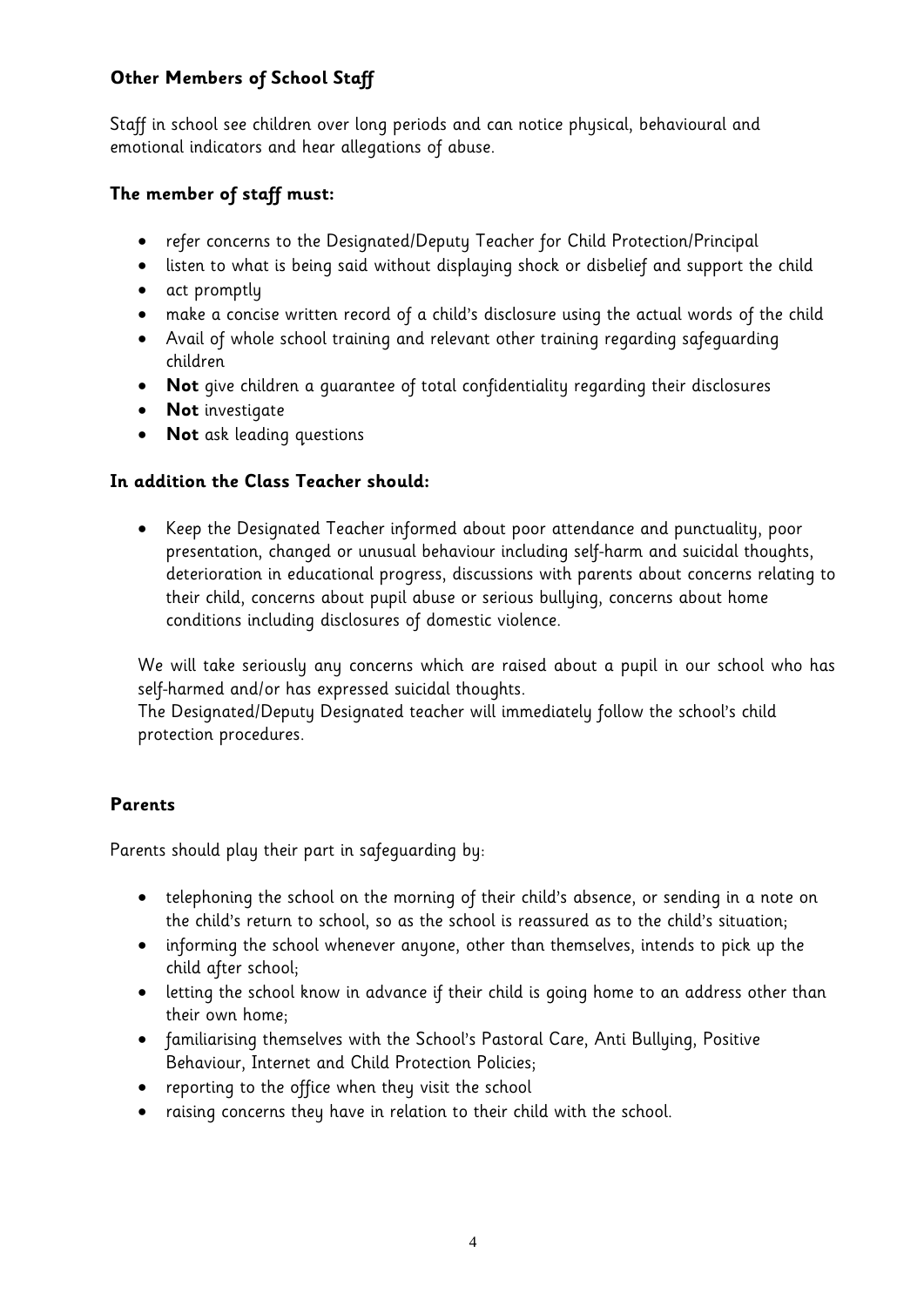### **What Is Child Abuse?**

### **Definition of Abuse**

Child abuse occurs when a child is neglected, harmed or not provided with proper care. Children may be abused in many settings, in a family, in an institutional or community setting, by those known to them or more rarely, by a stranger. There are different types of abuse and a child may suffer more than one of them. The procedures outlined in this document are intended to safeguard children who are at risk of significant harm because of abuse or neglect by a parent, carer or other with a duty of care towards a child.

The following definitions of child abuse are taken from 'Co-operating to Safeguard Children and Young People in Northern Ireland 2016'.

### **CATEGORIES OF ABUSE**

Harm from abuse is not always straightforward to identify and a child or young person may experience more than one type of harm or significant harm. Harm can be caused by:

- Physical abuse;
- Sexual abuse;
- Emotional abuse;
- Neglect;
- **•** Sexual Exploitation;
- Domestic Violence;
- Female Genital Mutilation

**Physical Abuse** is deliberately physically hurting a child. It might take a variety of different forms, including hitting, biting, pinching, shaking, throwing, poisoning, burning or scalding, drowning or suffocating a child.

**Sexual Abuse** occurs when others use and exploit children sexually for their own gratification or gain or the gratification of others. Sexual abuse may involve physical contact, including assault by penetration (for example, rape, or oral sex) or non-penetrative acts such as masturbation, kissing, rubbing and touching outside clothing. It may include non-contact activities, such as involving children in the production of sexual images, forcing children to look at sexual images or watch sexual activities, encouraging children to behave in sexually inappropriate ways or grooming a child in preparation for abuse (including via e-technology). Sexual abuse is not solely perpetrated by adult males. Women can commit acts of sexual abuse, as can other children.

**Emotional Abuse** is the persistent emotional maltreatment of a child. It is also sometimes called psychological abuse and it can have severe and persistent adverse effects on a child's emotional development.

Emotional abuse may involve deliberately telling a child that they are worthless, or unloved and inadequate. It may include not giving a child opportunities to express their views, deliberately silencing them, or 'making fun' of what they say or how they communicate. Emotional abuse may involve bullying – including online bullying through social networks, online games or mobile phones – by a child's peers.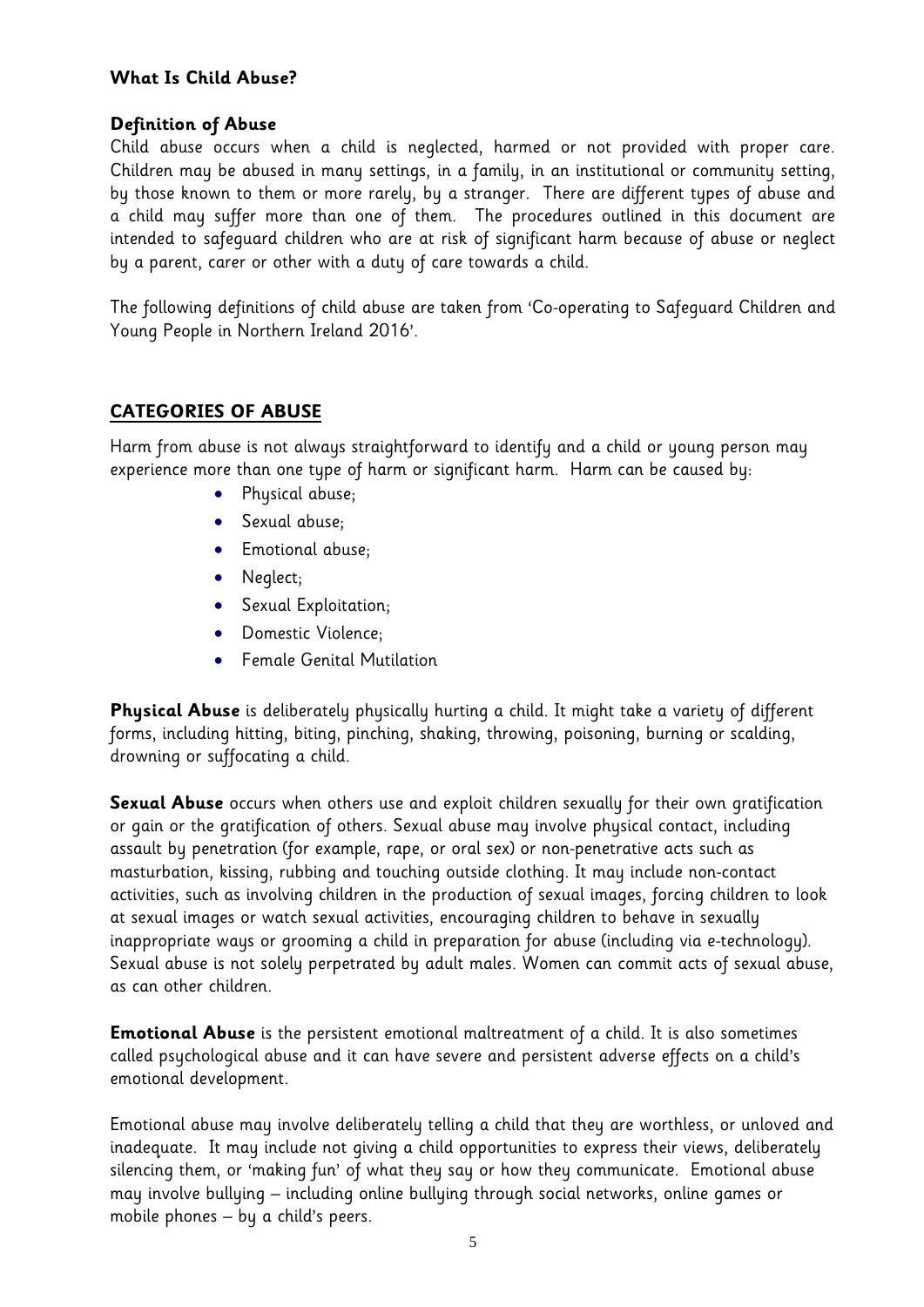**Neglect** is the failure to provide for a child's basic needs, whether it be adequate food, clothing, hygiene, supervision or shelter that is likely to result in the serious impairment of a child's health or development. Children who are neglected often also suffer from other types of abuse.

**Exploitation** is the intentional ill-treatment, manipulation or abuse of power and control over a child or young person; to take selfish or unfair advantage of a child or young person or situation, for personal gain. It may manifest itself in many forms such as child labour, slavery, servitude, or engagement in criminal activities.

### **Identifying Abuse**

All staff, both teaching and ancillary, are well placed to observe outward signs of abnormality or change in appearance, behaviour, learning pattern or development. These may sometimes be due to child abuse.

### **Use Of Reasonable Force**

As there is no precise legal definition of 'reasonable force' it is not possible to state in fully comprehensive terms when it is appropriate to use physical force to restrain or control pupils. St Mary's policy and procedures have been developed in line with guidance from DENI including Circulars 1999/9 and 2003/13.

### **Use of Mobile Phones & Digital Technology**

In order to ensure the safety of everyone, the use of mobile telephones by pupils in school is prohibited at all times. In exceptional circumstances pupils may bring mobile telephones into school for use at the end of the school day to confirm after school arrangements. In these circumstances, mobile telephones must be left in the school safe on arrival and collected from the office at the end of the school day.

The use of mobile telephones by staff during class time and periods of supervision of pupils is prohibited at all times.

The safe use of digital technology is promoted by staff and children are made aware of the dangers associated with the internet etc.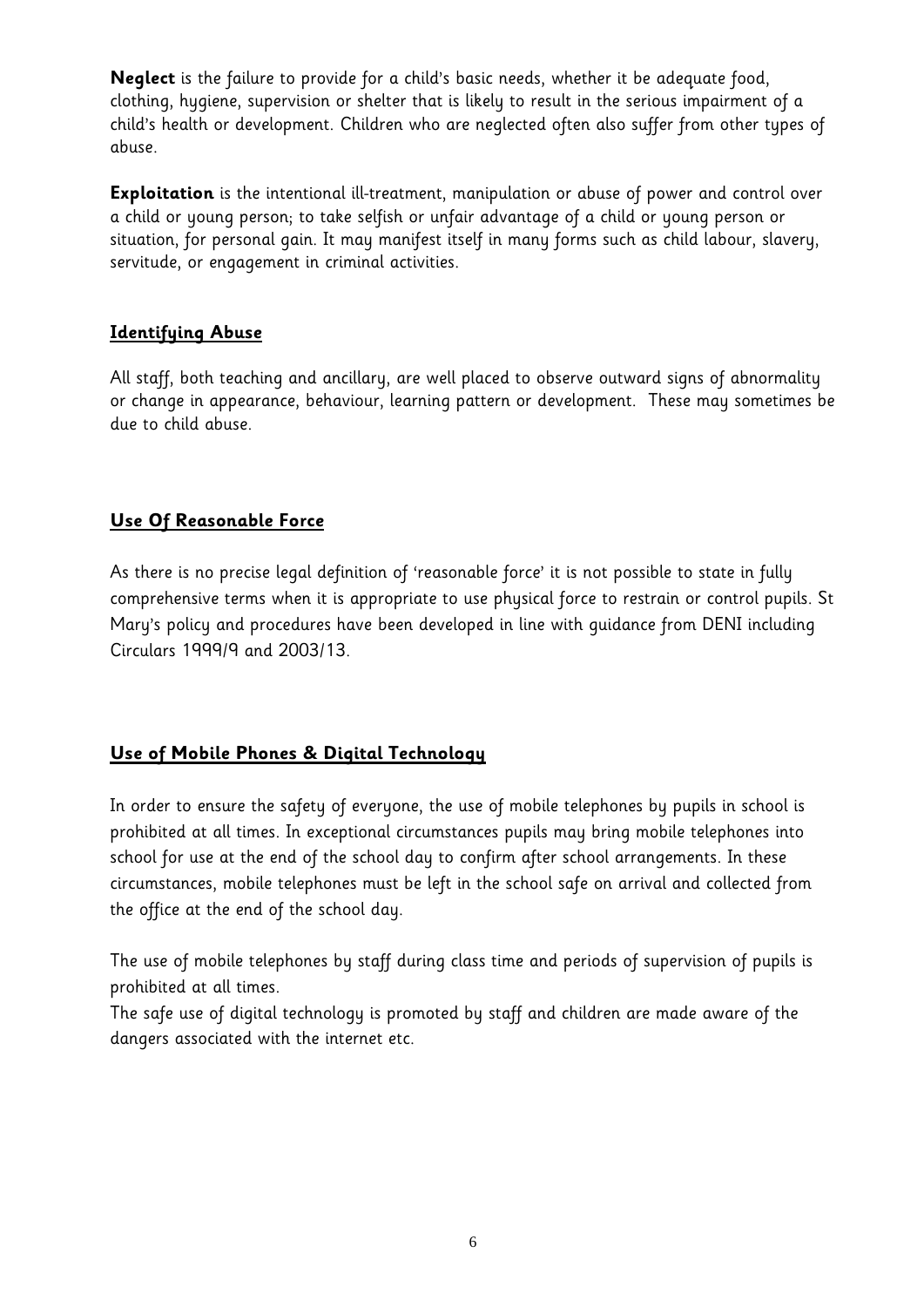### **Procedure For Informing Parents/Carers Or Those With Parental Responsibility**

The Child Protection & Safeguarding Policy will be explained annually to all parents/carers or those with parental responsibility for new pupils at the Induction Meetings for St. Mary's Nursery Unit and Primary One Intake. All parents/carers or those with parental responsibility will receive a copy of the Child Protection & Safeguarding Policy for St. Mary's Primary School and Nursery Unit.

Parents/carers or those with parental responsibility for children who are admitted to all other classes will receive a copy of the policy at their initial meeting with the school Principal.

All parents/carers or those with parental responsibility will receive a Child Protection & Safeguarding information sheet in September and January of each school year outlining the procedure to be used when raising a concern or making a complaint.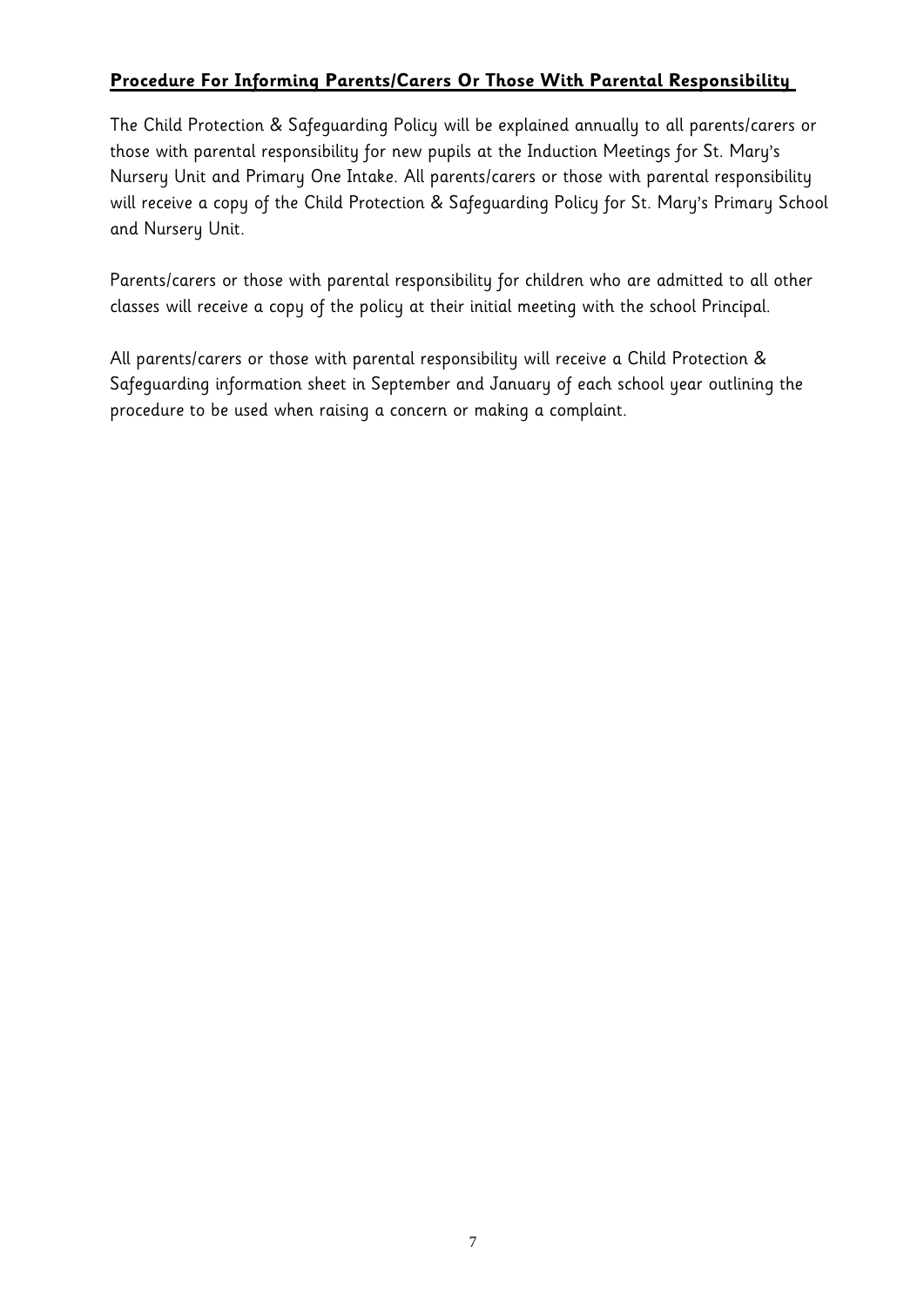### **Signs and symptoms of Abuse - Possible Indicators**

### **Physical Abuse**

| <b>Physical Indicators</b>                                                                                                                                                                                                                                                                                                                                                                                                                               | <b>Behavioural Indicators</b>                                                                                                                                                                                                                                                                                                                                                                                                                                      |
|----------------------------------------------------------------------------------------------------------------------------------------------------------------------------------------------------------------------------------------------------------------------------------------------------------------------------------------------------------------------------------------------------------------------------------------------------------|--------------------------------------------------------------------------------------------------------------------------------------------------------------------------------------------------------------------------------------------------------------------------------------------------------------------------------------------------------------------------------------------------------------------------------------------------------------------|
| Unexplained bruises – in various stages of<br>healing - grip marks on arms;<br>slap marks; human bite marks; welts; bald<br>spots; unexplained/untreated burns;<br>especially cigarette burns (glove like);<br>unexplained fractures; lacerations; or<br>abrasions;<br>untreated injuries;<br>bruising on both sides of the ear -<br>symmetrical bruising should be treated with<br>suspicion; injuries occurring in a time pattern<br>e.g. every Monday | Self-destructive tendencies;<br>aggressive to other children;<br>behavioural extremes (withdrawn or<br>aggressive);<br>appears frightened or cowed in presence of<br>adults;<br>improbable excuses to explain injuries;<br>chronic runaway;<br>uncomfortable with physical contact;<br>comes to school early or stays last as if<br>afraid to be at home;<br>clothing inappropriate to weather - to hide<br>part of body; violent themes in art work or<br>stories |
|                                                                                                                                                                                                                                                                                                                                                                                                                                                          |                                                                                                                                                                                                                                                                                                                                                                                                                                                                    |

### **Emotional Abuse**

| <b>Physical Indicators</b>                    | <b>Behavioural Indicators</b>                |
|-----------------------------------------------|----------------------------------------------|
| Well below average in height and weight;      | Apathy and dejection;                        |
| "failing to thrive";                          | inappropriate emotional responses to painful |
| poor hair and skin; alopecia;                 | situations;                                  |
| swollen extremities i.e. icy cold and swollen | rocking/head banging;                        |
| hands and feet;                               | inability to play;                           |
| recurrent diarrhoea, wetting and soiling;     | indifference to separation from family       |
| sudden speech disorders;                      | indiscriminate attachment;                   |
| signs of self-mutilation;                     | reluctance for parental liaison;             |
| signs of solvent abuse (e.g. mouth sores,     | fear of new situation;                       |
| smell of glue, drowsiness);                   | chronic runaway;                             |
| extremes of physical, mental and emotional    | attention seeking/needing behaviour;         |
| development (e.g. anorexia, vomiting,         | poor peer relationships.                     |
| stooping).                                    |                                              |
|                                               |                                              |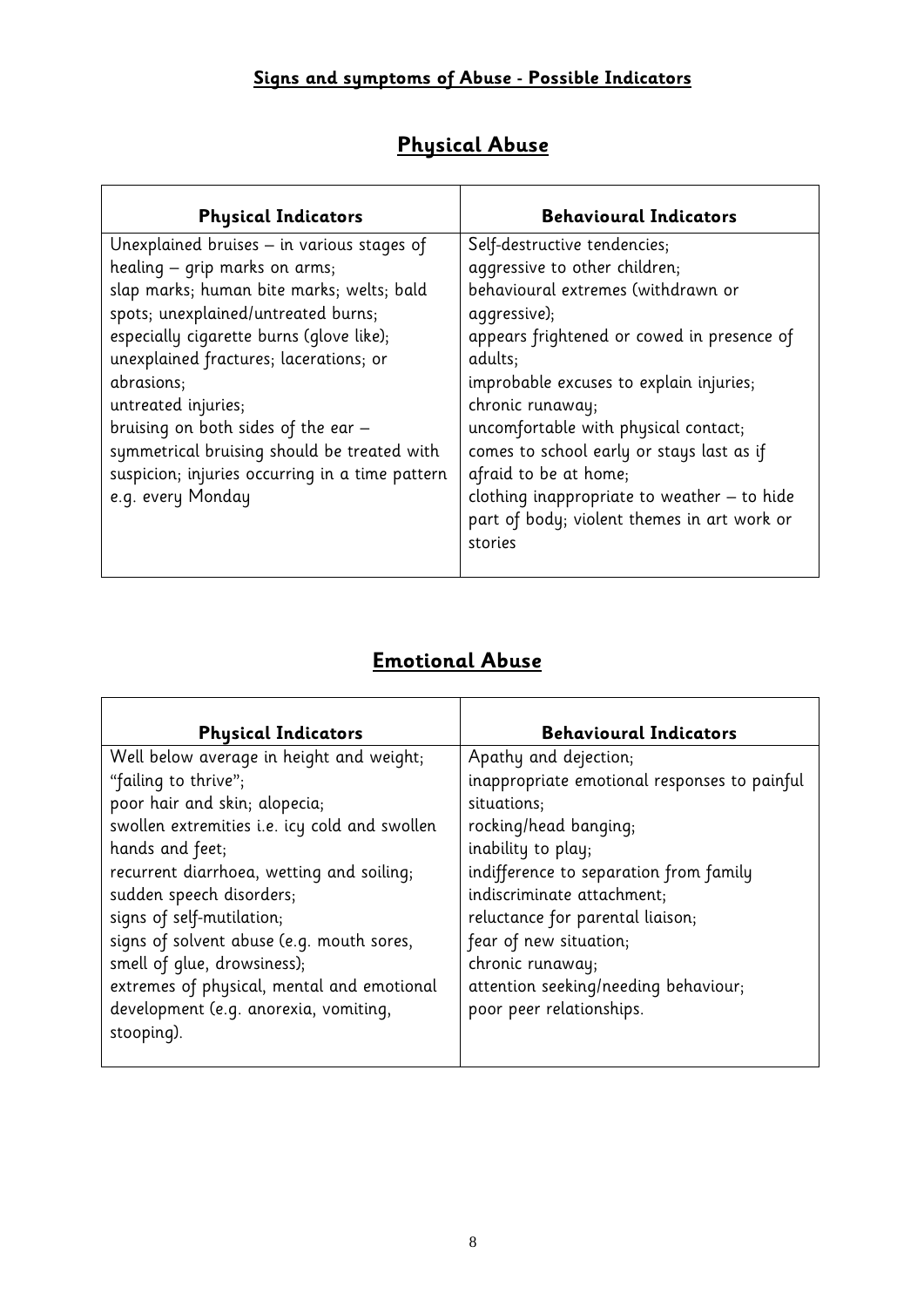## **Neglect**

| <b>Physical Indicators</b>                                                                                                                                                                                                                                                         | <b>Behavioural Indicators</b>                                                                                                                                                                                                                                                                                            |
|------------------------------------------------------------------------------------------------------------------------------------------------------------------------------------------------------------------------------------------------------------------------------------|--------------------------------------------------------------------------------------------------------------------------------------------------------------------------------------------------------------------------------------------------------------------------------------------------------------------------|
| Looks very thin, poorly and sad;<br>constant hunger; lack of energy;<br>untreated medical problems;<br>special needs of child not being met;<br>constant tiredness; inappropriate dress;<br>poor hygiene;<br>repeatedly unwashed; smelly;<br>repeated accidents, especially burns. | Tired or listless (falls asleep in class);<br>steals food; compulsive eating;<br>begging from class friends;<br>withdrawn; lacks concentration;<br>misses school medicals;<br>reports that no carer is at home;<br>low self-esteem;<br>persistent non-attendance at school;<br>exposure to violence including unsuitable |
|                                                                                                                                                                                                                                                                                    | videos.                                                                                                                                                                                                                                                                                                                  |

### **Sexual Abuse**

| <b>Physical Indicators</b>                    | <b>Behavioural Indicators</b>                    |
|-----------------------------------------------|--------------------------------------------------|
| Bruises, scratches, bite marks or other       | What the child tells you;                        |
| injuries to breasts, buttocks, lower abdomen  | withdrawn; chronic depression;                   |
| or thighs;                                    | excessive sexual precociousness;                 |
| bruises or bleeding in genital or anal areas; | seductiveness;                                   |
| torn, stained or bloody underclothes;         | children having knowledge beyond their           |
| chronic ailments such as recurrent abdominal  | usual frame of reference e.g. young child        |
| pains or headaches;                           | who can describe details of adult sexuality;     |
| difficulty in walking or sitting;             | parent/child role reversal;                      |
| frequent urinary infections;                  | over concerned for siblings;                     |
| avoidance of lessons especially PE, games,    | poor self-esteem; self-devaluation;              |
| showers;                                      | lack of confidence; peer problems;               |
| unexplained pregnancies where the identity    | lack of involvement;                             |
| of the father is vague; anorexia/gross over-  | massive weight change;                           |
| eating.                                       | suicide attempts (especially adolescents);       |
|                                               | hysterical/angry outbursts;                      |
|                                               | lack of emotional control;                       |
|                                               | sudden school difficulties e.g. deterioration in |
|                                               | school work or behaviour;                        |
|                                               | inappropriate sex play;                          |
|                                               | repeated attempts to run away from home;         |
|                                               | unusual or bizarre sexual themes in children's   |
|                                               | art work or stories;                             |
|                                               | vulnerability to sexual and emotional            |
|                                               | exploitation; promiscuity;                       |
|                                               | exposure to pornographic material.               |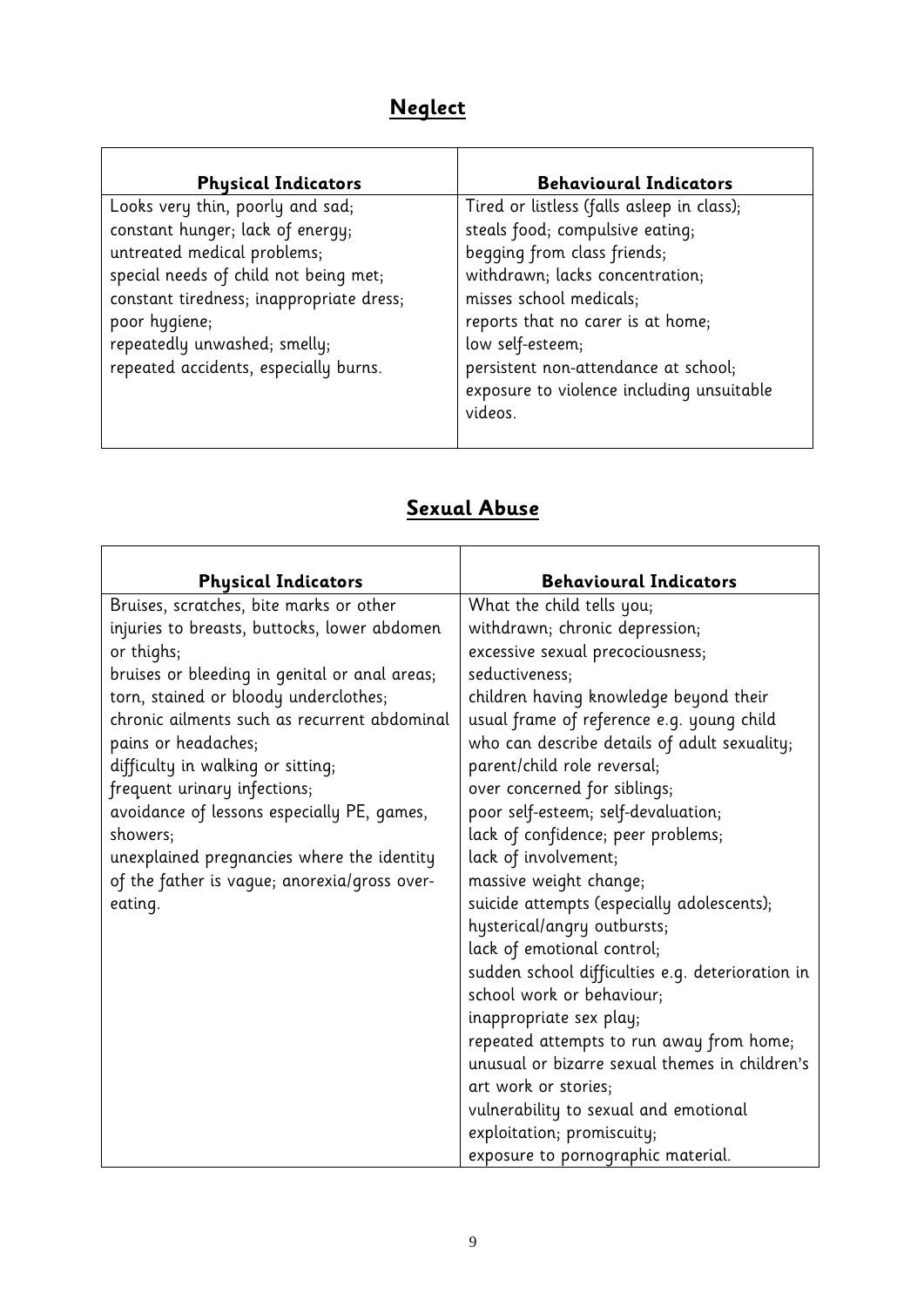### **Sexual Exploitation of Children and Young People**

Child sexual exploitation is a form of sexual abuse where children are sexually exploited for money, power or status. It can involve violent, humiliating and degrading sexual assaults. In some cases, young people are persuaded or forced into exchanging sexual activity for money, drugs, gifts, affection or status.

Consent cannot be given, even where a child may believe they are voluntarily engaging in sexual activity with the person who is exploiting them. Child sexual exploitation doesn't always involve physical contact and can happen online. A significant number of children who are victims of sexual exploitation go missing from home, care and education at some point.

### **Domestic Violence and Abuse**

It is now recognised that children who live in an atmosphere of domestic violence may be at risk. Domestic violence is any incident or pattern of incidents of controlling, coercive or threatening behaviour, violence or abuse between those aged 16 or over who are or have been intimate partners or family members regardless of gender or sexuality. This can encompass, but is not limited to, the following types of abuse:

- Psychological
- Physical
- Sexual
- Financial
- Emotional
- Virtual

Symptoms which young people may display and which are only indicators include:

- Nervousness
- Low self-worth
- Disturbed sleep patterns
- Nightmares / flashbacks
- Physiological stress / nerves
- Stomach pain
- Bed wetting
- Immature / needy behaviour
- Temper tantrums
- Aggression
- Internalising distress or withdrawal
- Truancy
- Alcohol and drugs
- Bullying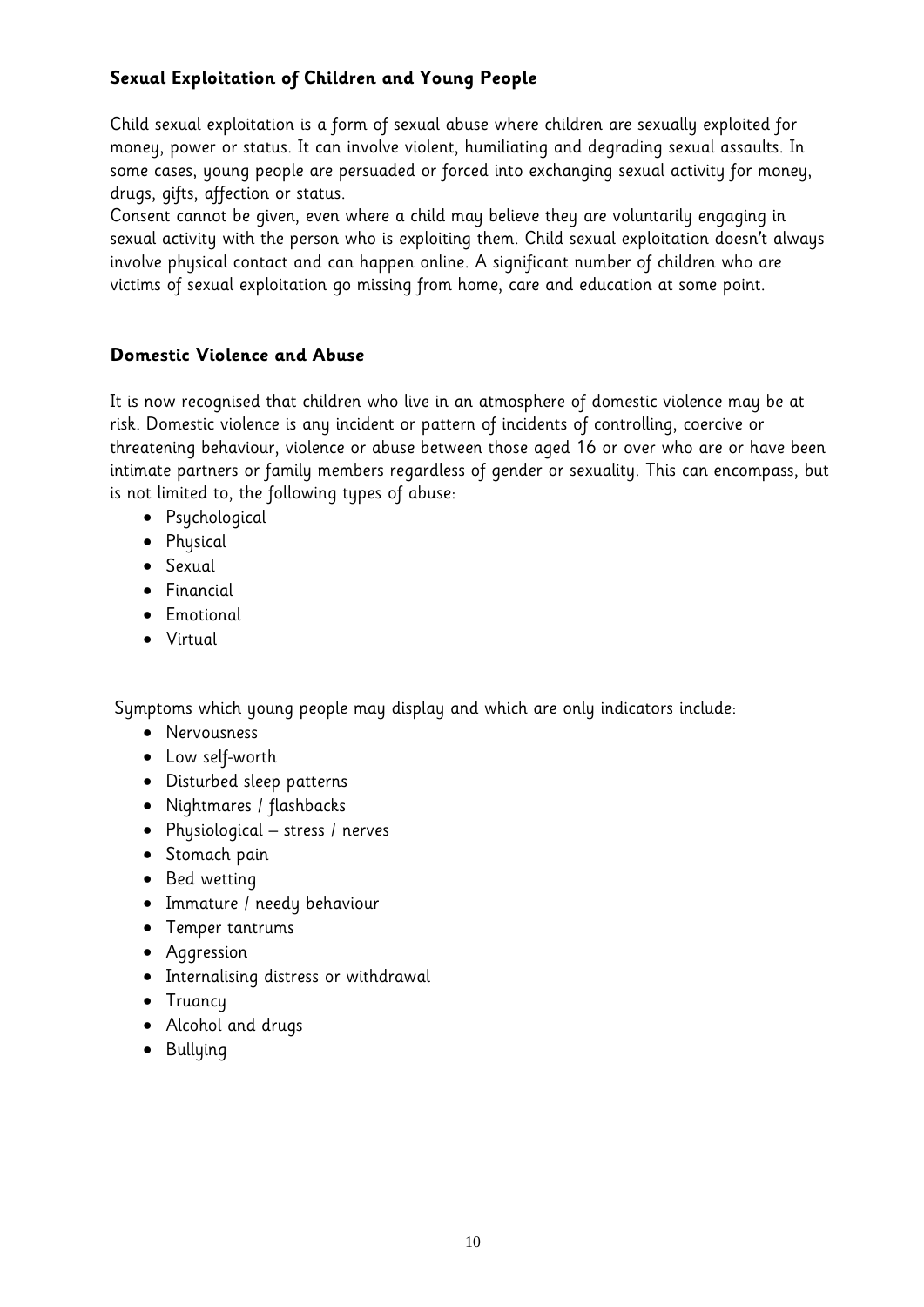### **Specific Forms of Abuse**

### **Female Genital Mutilation (FGM)**

Fabricated or Induced Illness Abusive Images of Children Risks of Misuse of Digital Technologies

### **Children / Young People with Increased Vulnerabilities**

Looked After Children Children / Young People Who Go Missing Children / Young People with Disabilities Lesbian, Gay, Bi-sexual or Transgender Young People

### **Children / Young People's Behaviours**

Peer Abuse Harmful Sexual Behaviour Bullying Self-harm

### **Working In Partnership With Parents**

Parents/carers or those with parental responsibility are advised to share relevant information with the school/nursery unit staff where there has been a significant incident at home or in the family circle which might impact on their child's psychological or social behaviour. This information will enable staff to provide gentle support for the child and also allow the school/nursery unit to respond appropriately to any change in a child's behaviour.

### **Parental Consent**

Parents/carers or those with parental responsibility are required to give written consent for the following activities:

- Photographs/videos taken for display in school or publication in newspapers or on websites and in connection with school activities;
- Records shared with the Parish Priest to allow him to confirm details of baptism prior to a child receiving a new sacrament;
- The provision of intimate care by the class teacher, nursery assistant or classroom assistant should a child have an accident at the toilet or elsewhere; (If consent is not given parents/carers or those with parental responsibility will be required to come to the school/nursery unit to provide such care should an accident occur.)
- School trips and class outings;
- The application of face paints or stage make up for school productions;
- The application of plasters on minor cuts and grazes.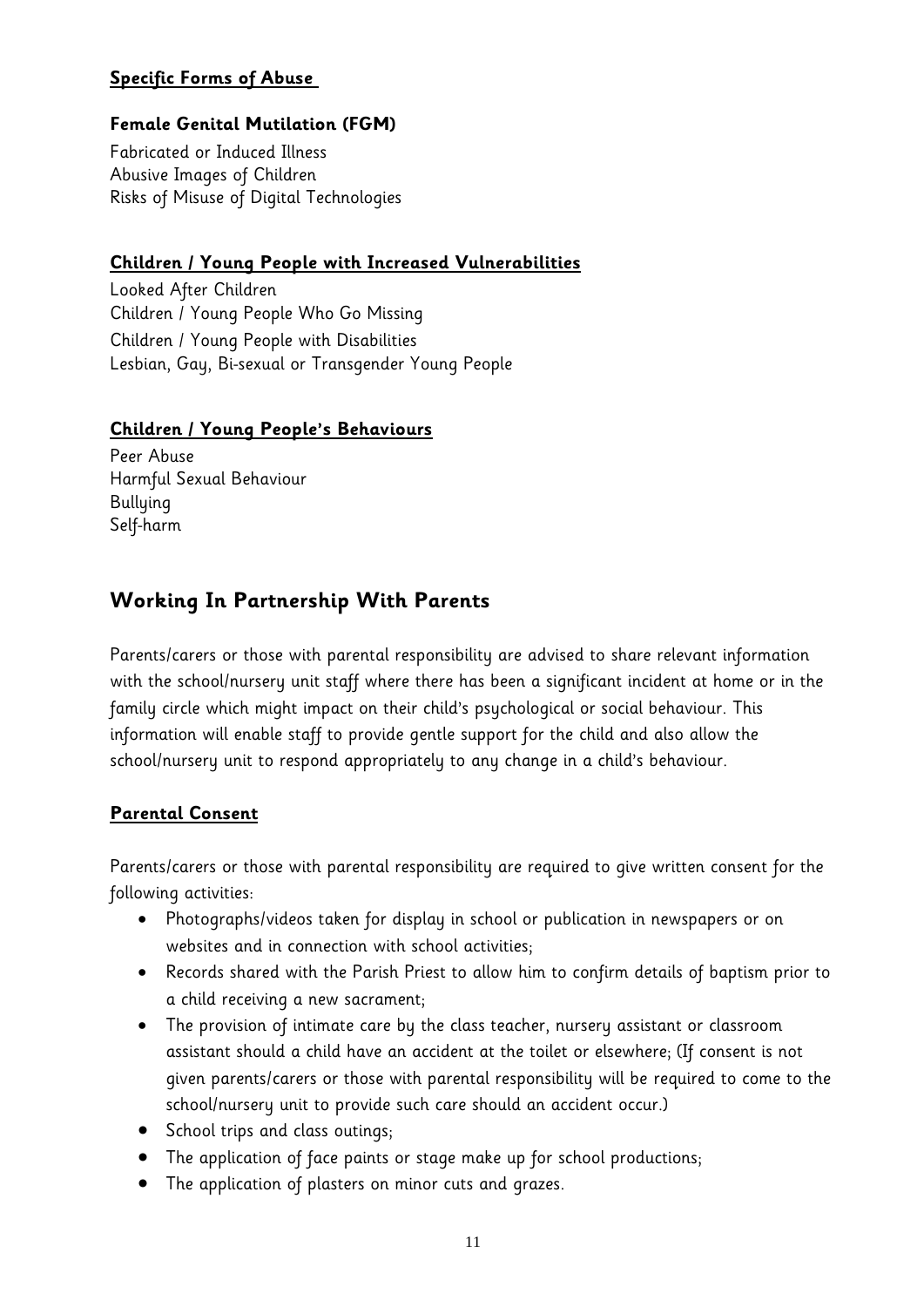Parents/carers or those with parental responsibility should make a written request to the Principal if their child is required to leave school before the end of their normal school day or if they require their child to go home for lunch. (The school will not permit any child in Primaries 1-3 to go home for lunch or to leave school unaccompanied before the end of their normal session.)

### **Collection of Children**

It is school policy that all children in the nursery unit and Primaries 1 and 2 must be collected every day at the nursery classroom/infant area door by a parent, known guardian or named collector who has previously been notified in writing to the Principal.

When a child is admitted to St. Mary's Primary School/Nursery Unit parents/carers or those with parental responsibility are required to submit the names and telephone numbers of 3 persons permitted by them to collect their child in their absence. (Named collectors must be at least 16 years old.) If a parent requires their child to leave school between 9.00a.m. and 3.00p.m. the teacher must be informed in writing and the child collected from the classroom at the appropriate time. All details for pupils in P3-7 must be entered in the 'Time Out' book in the Principal's office. All details for pupils in P1-2 must be entered in the 'Time Out' book in their own classroom.

**The school will not release a pupil into the care of anyone not appointed by a parent/carer or person with parental responsibility and never, in any circumstances, to anyone under the age of sixteen.**

### **How a Parent can report a concern.**

We aim to work closely with parents/guardians in supporting all aspects of their child's development and well-being. Any concerns a parent may have will be taken seriously and dealt with in a professional manner. If a parent has a concern they can talk to the class teacher or any member of the school's safeguarding team: The Designated Teacher, Mrs Magill/Mrs Parker, or the Deputy Designated Teacher, Mrs H Magee. If they are still concerned they may talk to the Chair of the Board of Governors, Mr McKillop. At anytime a parent may talk to a social worker in the local Gateway team or to the PSNI Public Protection Unit. Details of who to contact are shown in the flowchart in **Appendix 1**

### **Where the school has concerns or has been given information about possible abuse by someone other than a member of the school staff including volunteers.**

Where staff become aware of concerns or are approached by a child they should not investigate as this is the responsibility of Social Services and/or PSNI. Staff should report these concerns immediately to Mrs Magill/Mrs Parker or Mrs Magee and full notes should be made. These notes or records should be factual, objective and include what was seen, said, heard or reported. They should include details of the place and time and who was present and should be given to Mrs Magill/Mrs Parker or the Principal. The person who reports the incident must treat the matter in confidence.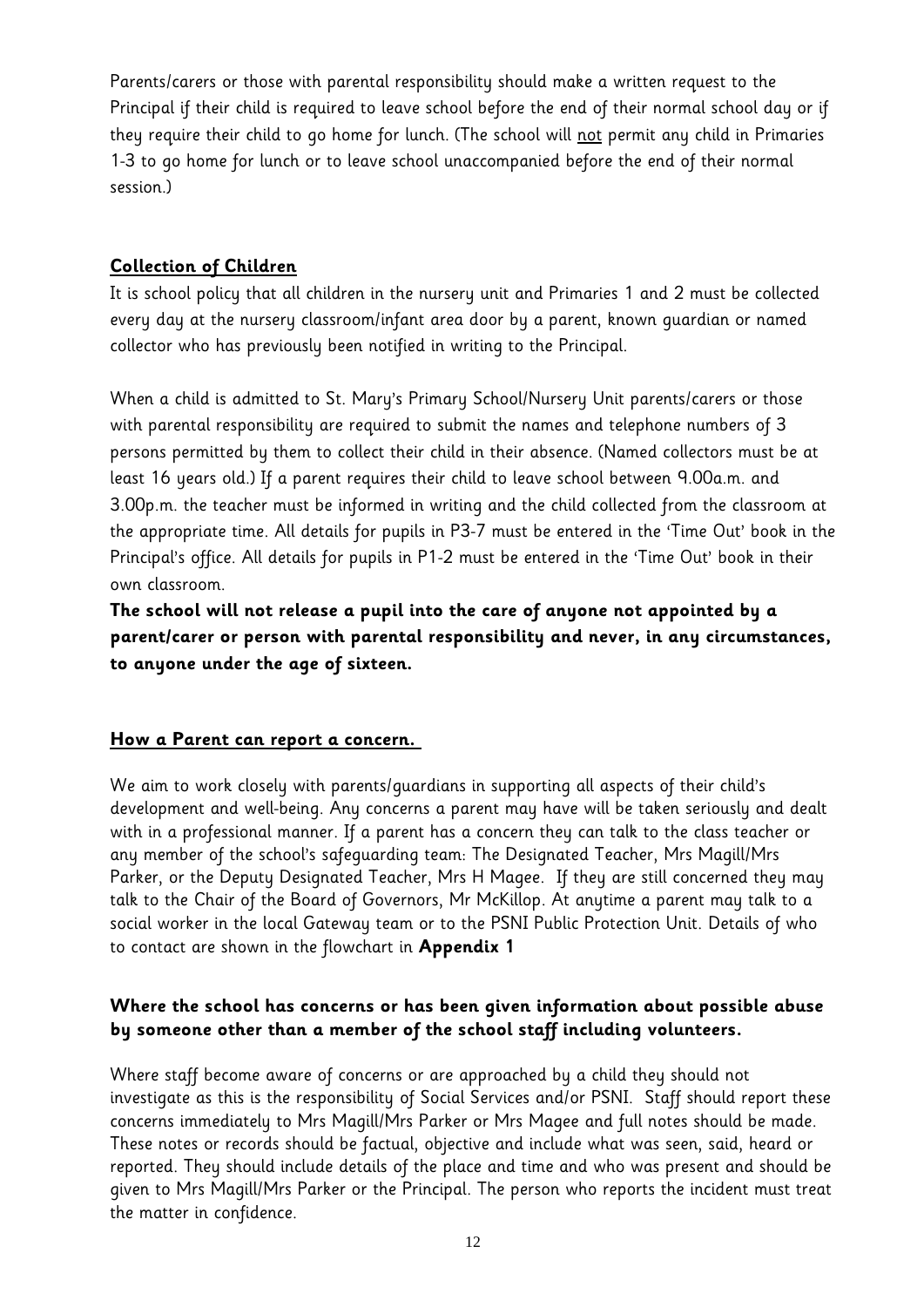Mrs Magill/Mrs Parker or Mrs Magee will decide whether in the best interest of the child the matter needs to be referred to Social Services. If there are concerns that the child may be at risk, the school is obliged to make a referral. Unless there are concerns that a parent may be the possible abuser, the parent will be informed immediately.

Mrs Magill/Mrs Parker or Mrs Magee may consult with members of the school's safeguarding team, the Education Authority's Designated Officer for Child Protection or Social Services Gateway Team before a referral is made. During consultation with the Education Authority's Designated Officer the child's details will be shared. No decision to refer a case to Social Services will be made without the fullest consideration and on appropriate advice. The safety of the child is our prime priority.

Where there are concerns about possible abuse and a referral needs to be made then Mrs Magill/Mrs Parker or Mrs Magee will telephone Social Services Gateway Team. They will also notify the EA's Designated Officer for Child Protection. A UNOCINI (Understanding the Needs of Children in Northern Ireland) referral form will also be completed and forwarded to the Gateway team with a copy sent to the EA Designated Officer for Child Protection and a copy will be kept in the school's child protection file.

If the Principal has concerns that a child may be at immediate risk from a volunteer, the services of the volunteer will be terminated immediately.

This procedure with names and contact numbers is shown in **Appendix 2**

### **Child Protection Procedures**

In the event of a disclosure of Child Abuse the staff member should observe the 5 'R' principles below:

### (a) **Receive**

- Stay calm
- Listen to what is being said, without displaying shock or disbelief
- Accept what is being said
- Be discreet

#### (b) **Reassure**

- Reassure the child, but only so far as is honest and reliable, for example, do not make promises you may not be able to keep, such as 'I'll stay with you' or 'everything will be alright now'.
- Do not promise confidentiality, you have a duty to refer. Explain that you will need some help to deal with what you have been told.
- reassure and alleviate guilt, if the child refers to it.

### (c) **React**

• React only as far as is necessary for you to establish whether or not you need to refer this matter, but do not interrogate for full details or make the child repeat the story unnecessarily.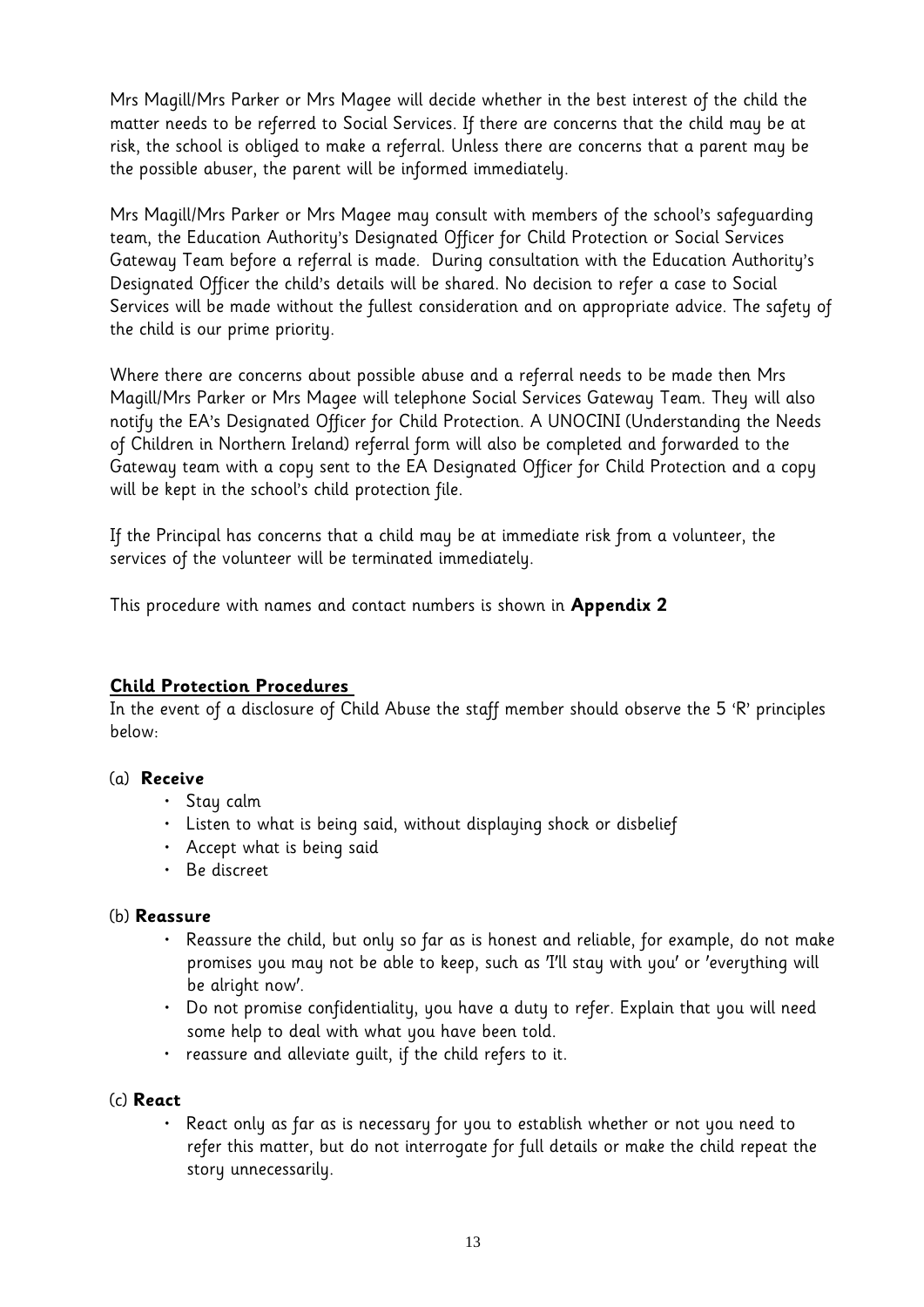- Do not ask leading questions for example, 'what did s/he do next?' or 'did s/he touch you?' Such questions may invalidate your evidence and the child's in any later investigation or prosecution.
- Do ask open questions like 'anything else to tell me?' 'yes?' 'and?'
- Do not criticise the perpetrator, as the child or young person may love him/her.
- Do explain what you have to do next and to whom you have to talk.

#### (d) **Record**

- Make some notes at the time on any paper which comes to hand and write them up as soon as possible.
- Do not destroy these original notes.
- the date, time, place, any noticeable non-verbal behaviour, and the words used. If the child uses 'pet' words, record the actual words used, rather than translating them into 'proper' words. Any injuries or bruises notices may be recorded on a diagram showing position and extent.
- Record statements and observable things, rather than your interpretations or assumptions.
- Note down when the suspicions were reported and to whom.

### (e) **Refer**

• In all cases where abuse is suspected, or where an allegation has been made by a pupil or a third party that abuse has taken place, or where serious concerns exist about the welfare of a child, teachers and other members of staff should report the information to the designated teacher. The designated teacher should notify the Principal who will notify the CCMS and or EA in order to seek advice on how to proceed further if necessary.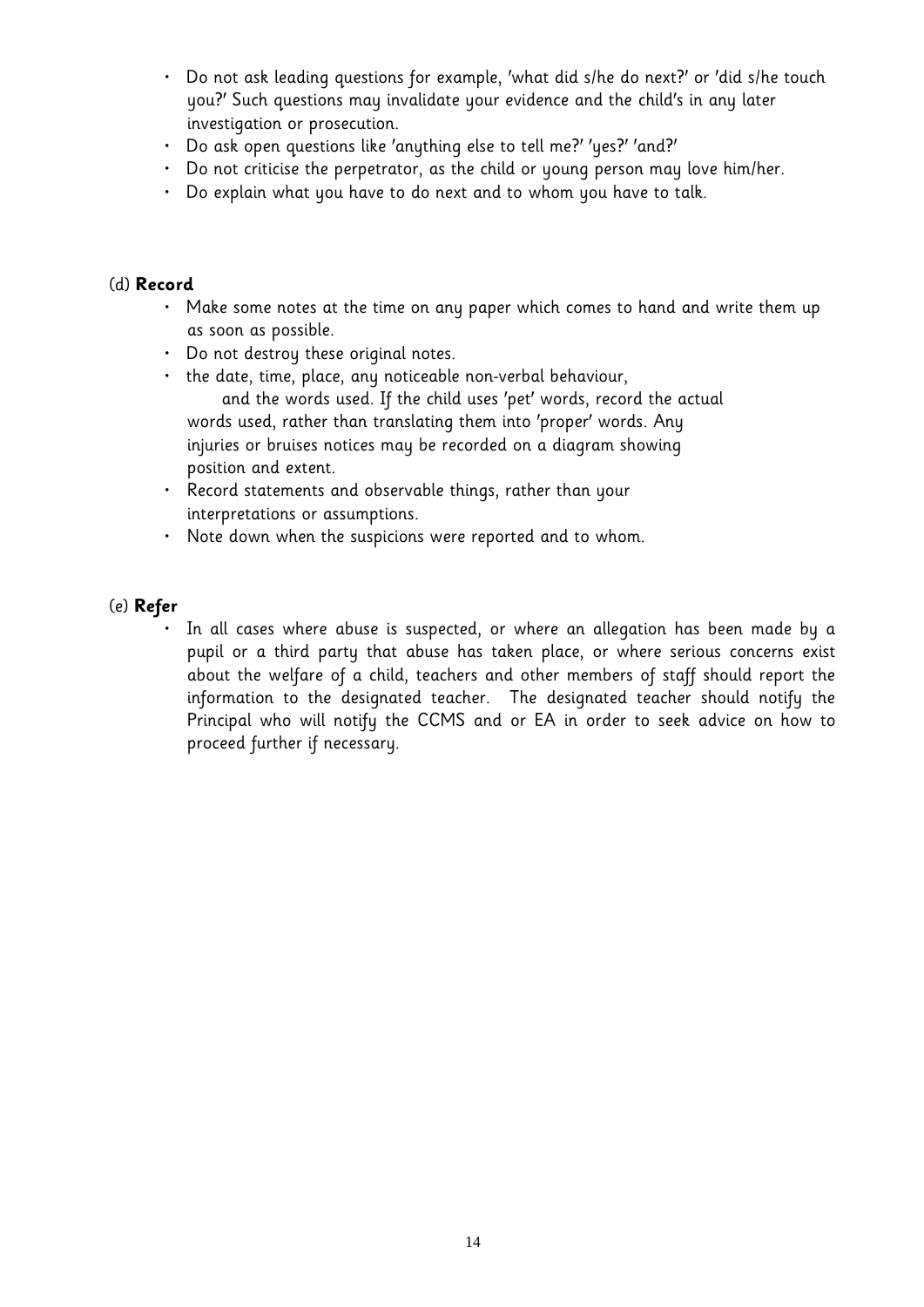### **The following are guidelines for use by staff should a child disclose concerns of a child protection nature.**

| Do: |                                                                  | Do not:                                     |
|-----|------------------------------------------------------------------|---------------------------------------------|
|     | $\clubsuit$ Listen to what the child says                        | ❖ Ask leading questions.                    |
|     | ❖ Assure the child they are not at fault                         | ❖ Put words into the child's mouth.         |
|     | ❖ Explain to the child that you cannot                           | * Ignore the child's behaviour.             |
|     | keep it a secret                                                 | * Remove any clothing.                      |
|     | $\clubsuit$ Document exactly what the child says                 | ❖ Panic                                     |
|     | using his/her exact words<br>* Remember not to promise the child | ❖ Promise to keep secrets                   |
|     | confidentiality                                                  | ❖ Ask leading questions                     |
|     | ❖ Stay calm                                                      | $\clubsuit$ Make the child repeat the story |
|     | ❖ Listen                                                         | unnecessarily                               |
|     | ❖ Accept                                                         | ❖ Delay                                     |
| ❖   | Reassure                                                         | ❖ Start to investigate                      |
|     | ❖ Explain what you are going to do                               | * Do Nothing                                |
|     | ❖ Record accurately                                              |                                             |
| ❖   | Seek support for yourself                                        |                                             |

### **Confidentiality**

Members of staff are reminded that all child protection issues are strictly confidential. Essential information will be shared on a need to know basis by the safeguarding team.

### **Where a complaint has been made about possible abuse by a member of the school's staff.**

If a complaint about possible child abuse is made against a member of staff, Mrs Magill/Mrs Parker (or Mrs Magee if Mrs Magill/Mrs Parker is not available) **must be informed immediately.** The above procedures will apply (unless the complaint is about Mrs Magill/Mrs Parker).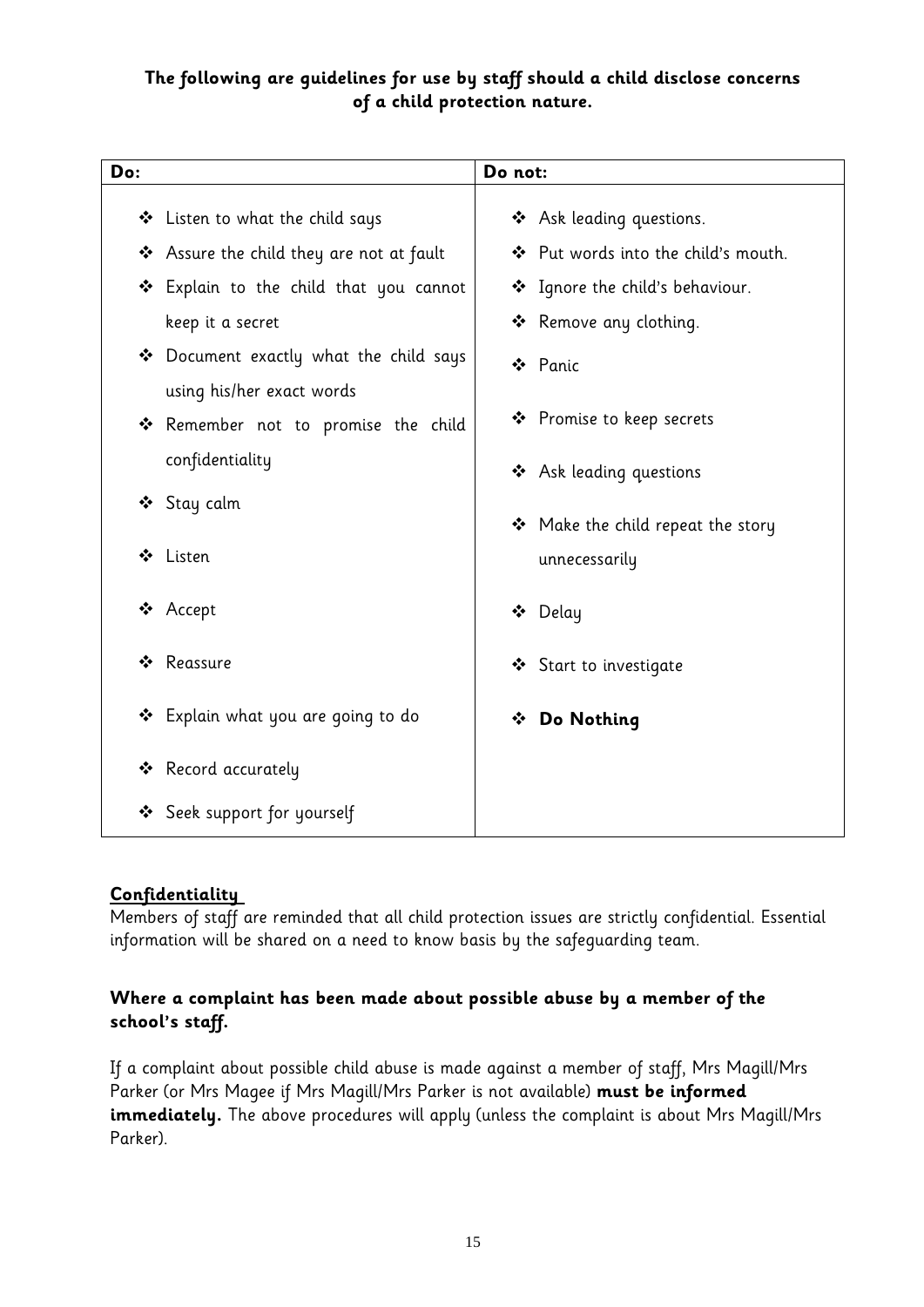If a complaint is made against Mrs Magill/Mrs Parker the Deputy Designated Teacher, Mrs Magee, will inform the Chairperson of the Board of Governors, Mr McKillop, who will ensure that necessary action is taken.

If a complaint is made against Mrs Magee, Mrs Magill/Mrs Parker, will inform the Chairperson of the Board of Governors, Mr McKillop, who will ensure that necessary action is taken.

Where the matter is referred to Social Services the member of staff may be removed from duties involving direct contact with pupils or may be suspended from duty as a precautionary measure pending investigation by the appropriate authorities. Mr McKillop will be informed immediately.

Child protection procedures as outlined in **Appendix 3** will be followed in keeping with current Department of Education guidance.

### **Confidentiality And Information Sharing**

Information given to members of staff about possible child abuse cannot be held "in confidence". In the interests of the child, staff have a responsibility to share relevant information about the protection of children with other professionals particularly the investigative agencies. Where abuse is suspected schools have a legal duty to refer to the Statutory Agencies. In keeping with the principle of confidentiality, the sharing of essential information with school staff will be on a need to know basis by the safeguarding team. Should a child transfer to another school whilst there are current child protection concerns we will share these concerns with the Designated Teacher in the receiving school.

### **Record Keeping**

All child protection records, information and confidential notes are kept in separate files in a locked drawer. These records are kept separate from any other file that is held on the child or young person and are only accessible by Mrs Magill/Mrs Parker or the Principal.

A record book of Child Protection complaints against staff will be signed annually by Mr McKillop even if no complaints have been logged. The Chairperson is the only member of the Board of Governors who has access. Child Protection is now part of the agenda at every BOG meeting.

### **Staff Training**

St Mary's Primary School and Nursery Unit is committed to in-service training for its entire staff. Each member of staff will receive general training on policy and procedures, with some members of staff receiving more specialist training in line with their roles and responsibilities. All staff will receive basic child protection awareness training and annual refresher training. Mrs Magill, Mrs Parker, the Principal, Mr McKillop and the Designated Governor for Child Protection & Safeguarding will also attend relevant Child Protection training courses provided by the Child Protection Support Service for Schools.

When new staff or volunteers start at the school they are given Safeguarding and Child Protection training.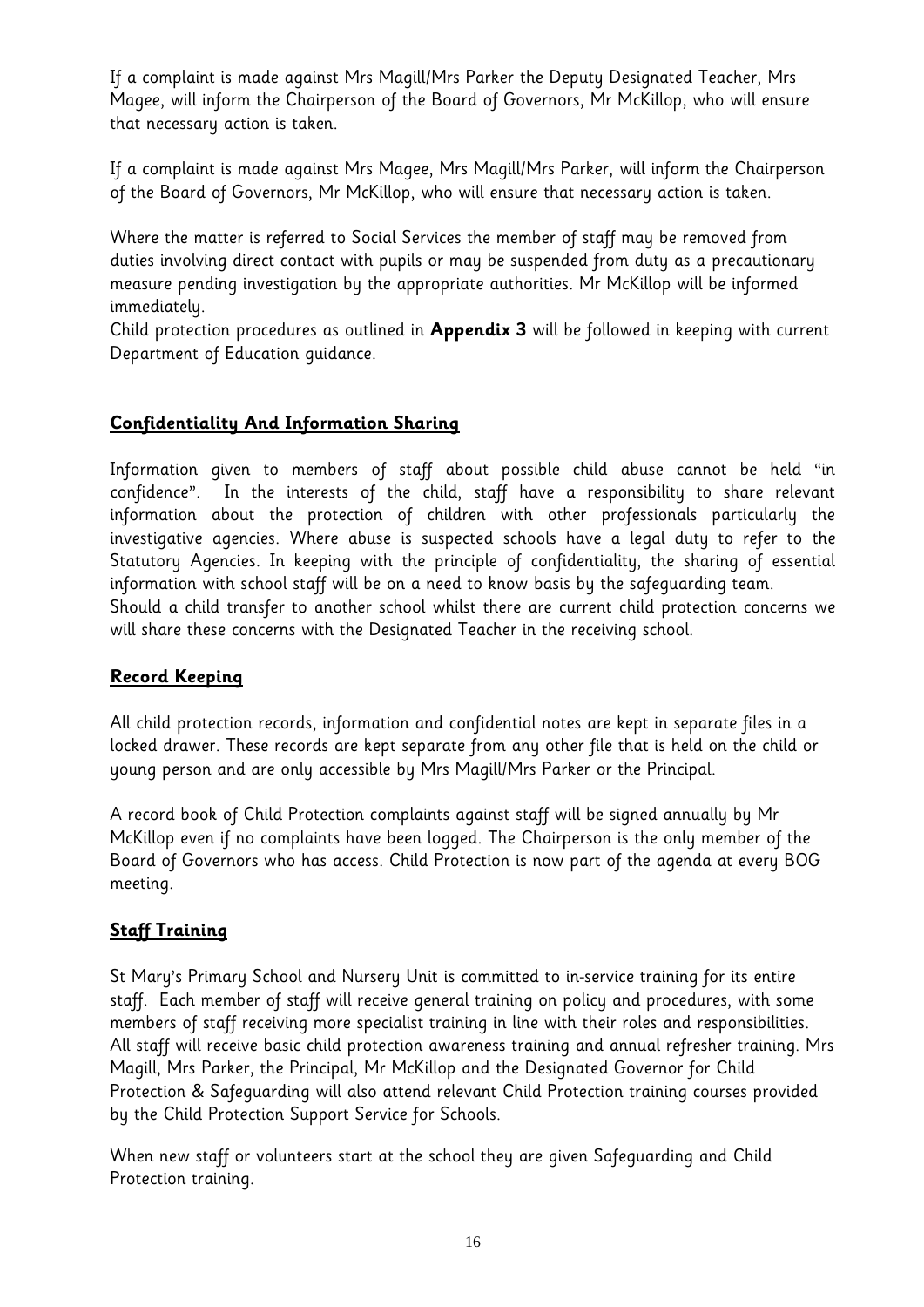### **Code Of Conduct For all Staff Paid Or Unpaid**

All actions concerning children and young people must uphold the best interests of the young person as a primary consideration. Staff must always be mindful of the fact that they hold a position of trust and that their behaviour towards the child and young people in their charge must be above reproach.

The school's code of conduct is available on request.

### **Safeguarding in the Curriculum**

Children are taught safety messages through Strand 1 of PDMU. This is incorporated into class lessons. In addition, posters in relation to children's safety are displayed in corridors and classrooms to enable children and adults to know who and where to contact to discuss problems. (eg ChildLine and Designated Teacher). Key Stage 2 children complete a RADAR workshop through PSNI every year.

### **Vetting Procedures**

All staff paid or unpaid who are appointed to positions in the school are vetted / supervised in accordance with relevant legislation and Departmental guidance. All undergo an Access NI check prior to starting.

### **Volunteers**

Parents or any person connected to the school wishing to act as a volunteers (e.g. helping out on school trips or transporting children to and from sporting events) will be required to complete an Access NI application form annually. These forms are available in the office and should be returned to the Principal.

All adults/students completing placements within the school are vetted by their own employer or college before placement can begin.

### **Sources of Advice:**

Social Services EA Child Protection Support Service NSPCC Clinical Medical Officer School Nurse Diocesan Administrator Education Welfare Officer Education Psychologist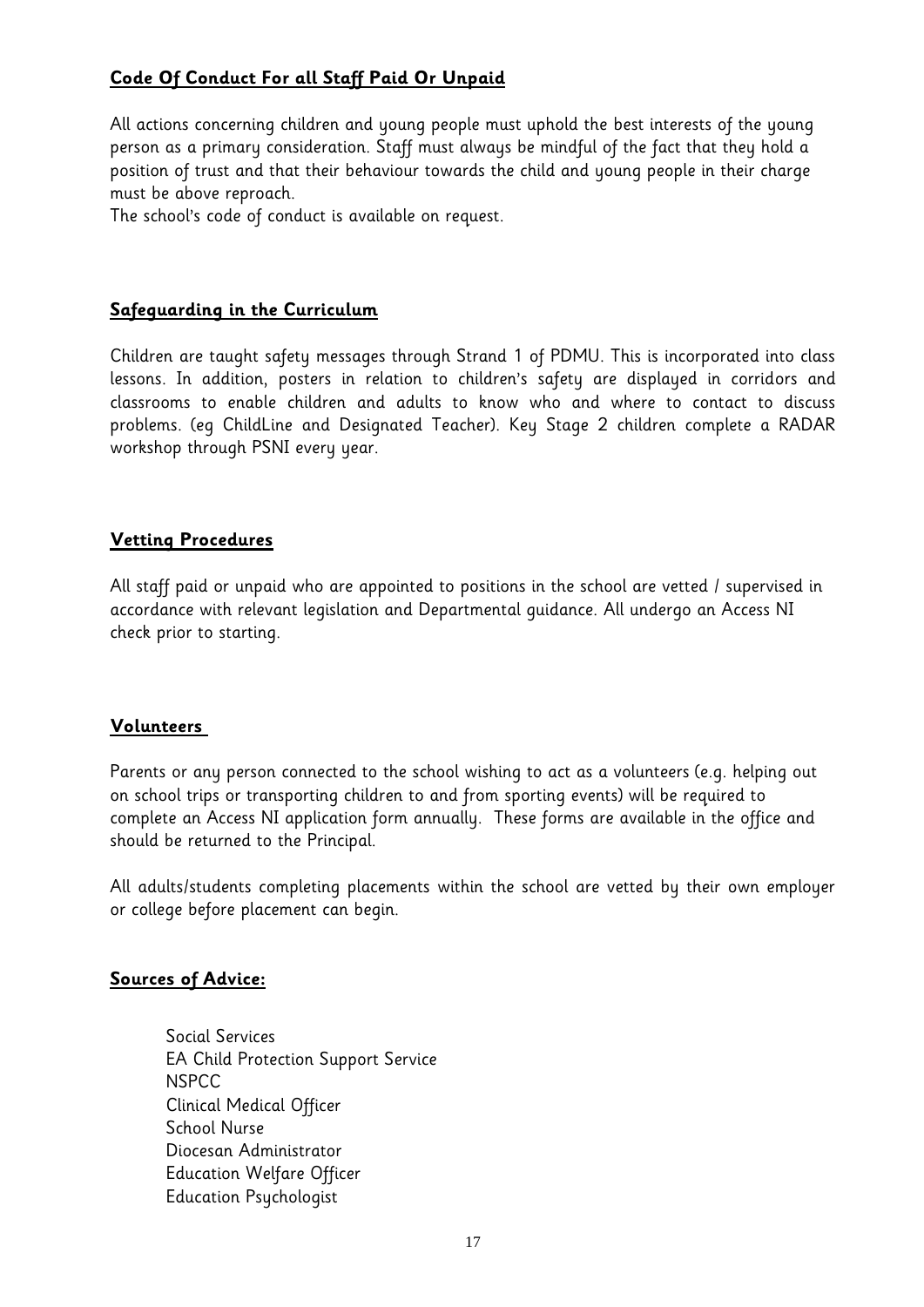### **Monitoring And Evaluation**

The Safeguarding Team in St Mary's Primary School and Nursery Unit will update this Policy and Procedures in the light of any further guidance and legislation as necessary and review it annually.

The Board of Governors will also monitor child protection activity and the implementation of the Safeguarding and Child Protection policy on a regular basis through the provision of reports from the Principal who is the Deputy Designated Teacher for both the Primary School and Nursery Unit.

On-going evaluation will ensure the effectiveness of the Policy.

Signed ……………………………………… (Chairman of the Board of Governors)

Signed ……………………………………… (Principal)

Current Review Date: 4th June at Board of Governors Meeting 2

The current review has been carried out in consideration of 'Safeguarding and Child Protection in Schools. A Guide For Schools' issued by DE 2017

The Child Protection and Safeguarding Policy was initially Adopted : 27.01.03

Subsequent Review Dates: 04.05.04 , 07.06.06, 29.05.07, 09.06.08, 01.06.09, 14.06.10, 25.09.12, 30.04.13, 09.06.14, 26.02.15, 23.05.16. 08.05.17, 21.05.18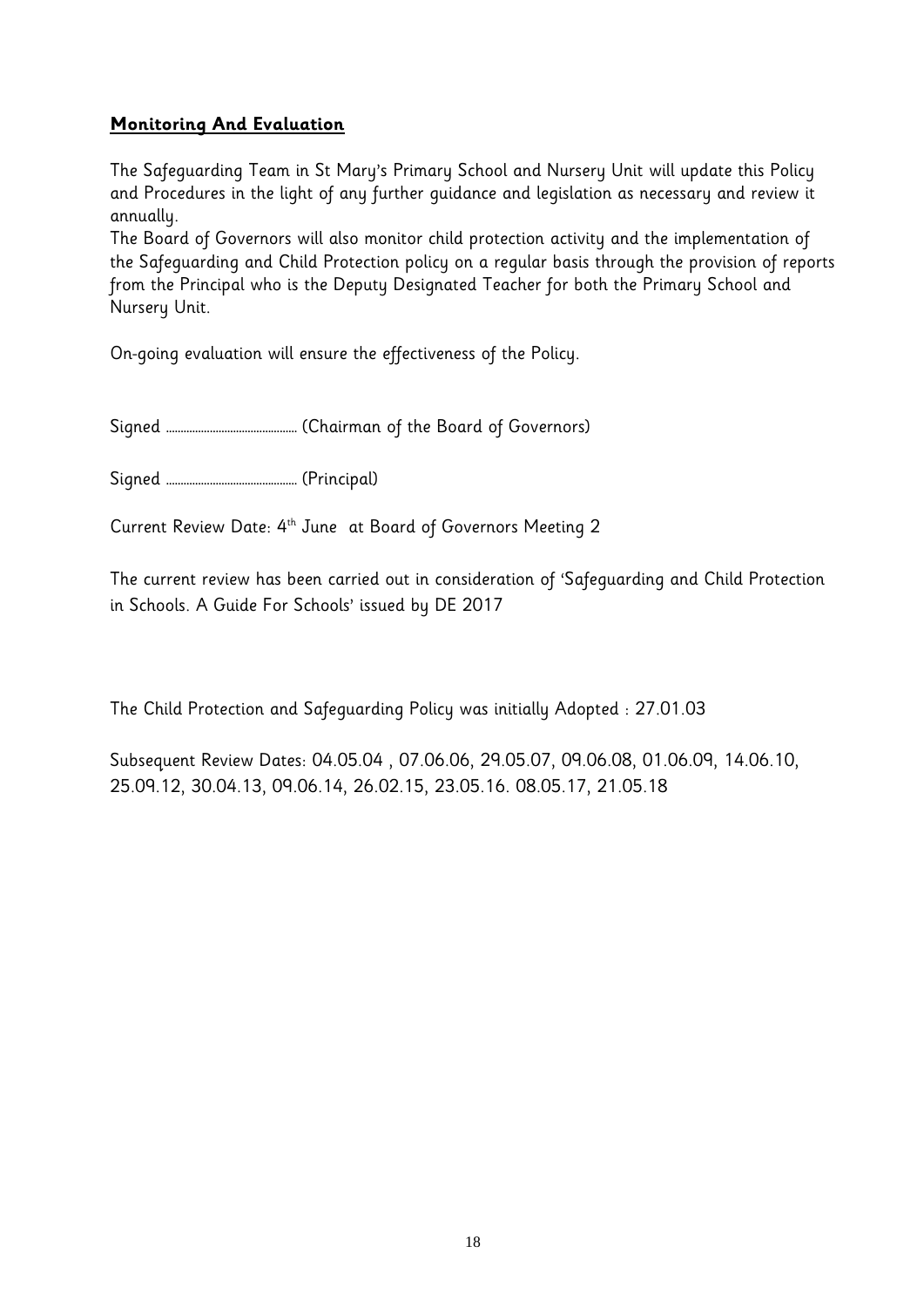

### **How a Parent can register a concern**

At any time a parent can talk to a Social Worker at the Gateway Team

**Tel: 0800 7837745** (Free Phone from a Landline)

Or can contact the PSNI Public Protection Unit

**Tel**: **101** (Ask for PPU in 'E' District)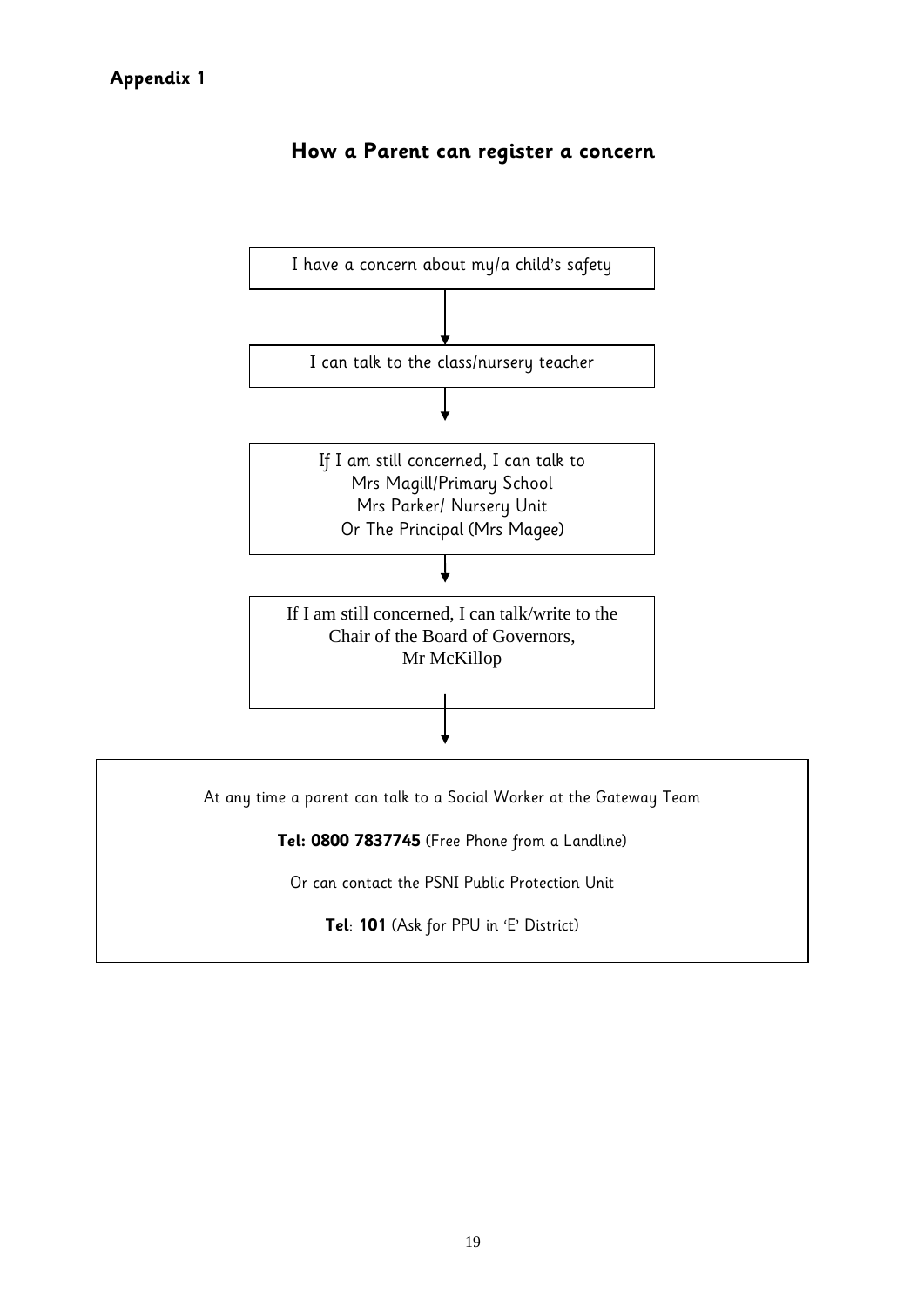Procedures where the school has concerns, or has been given information, about possible abuse by someone other than a member of staff.

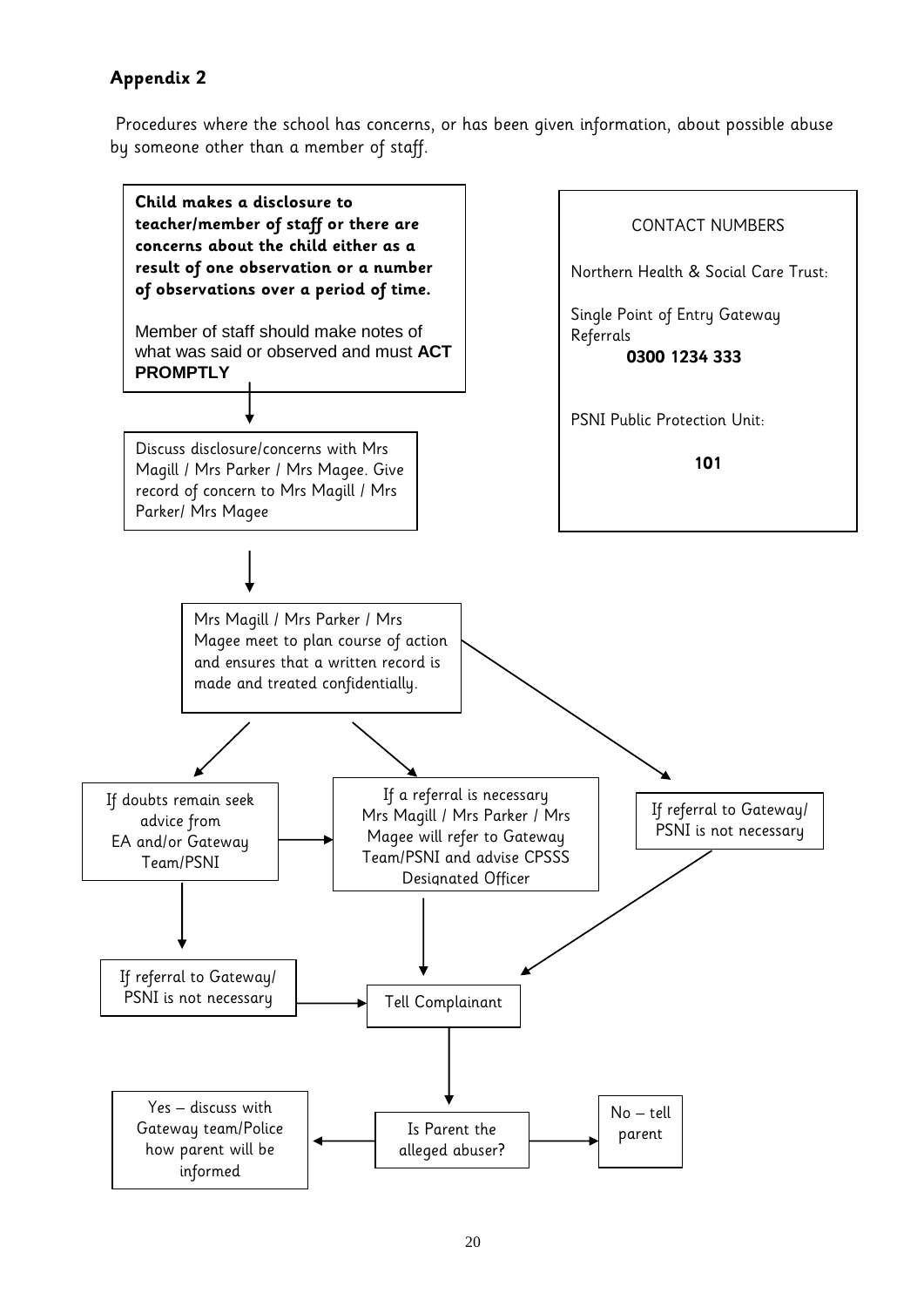### **Where a complaint has been made about possible abuse by a member of the school's staff including volunteers. These will be addressed in accordance with DENI Circular 2015/13.**

**All allegations should be reported immediately,** normally to Mrs Magill/Mrs Parker. If the allegation is about Mrs Magill/Mrs Parker report the allegation to Mrs Magee or the Chairperson of the Board of Governors, Mr McKillop or the Designated Governor for Child Protection and Safeguarding. If the allegation is about Mrs Magee report the incident to MRs Magill/Mrs Parker or Mr McKillop.

A Lead Individual to manage the handling of an allegation should be identified from the outset. This would normally be Mrs Magee or a designated senior member of staff. If the Principal is the subject of concern, the allegation should be reported immediately to Mr McKillop or the Designated Governors for Child Protection and Safeguarding and a person appointed to be the Lead Individual.

Where the Principal is not the subject of the allegation, he/she should advise the Chair or the Vice-Chair in their absence as soon as is practicable.

Flow Chart

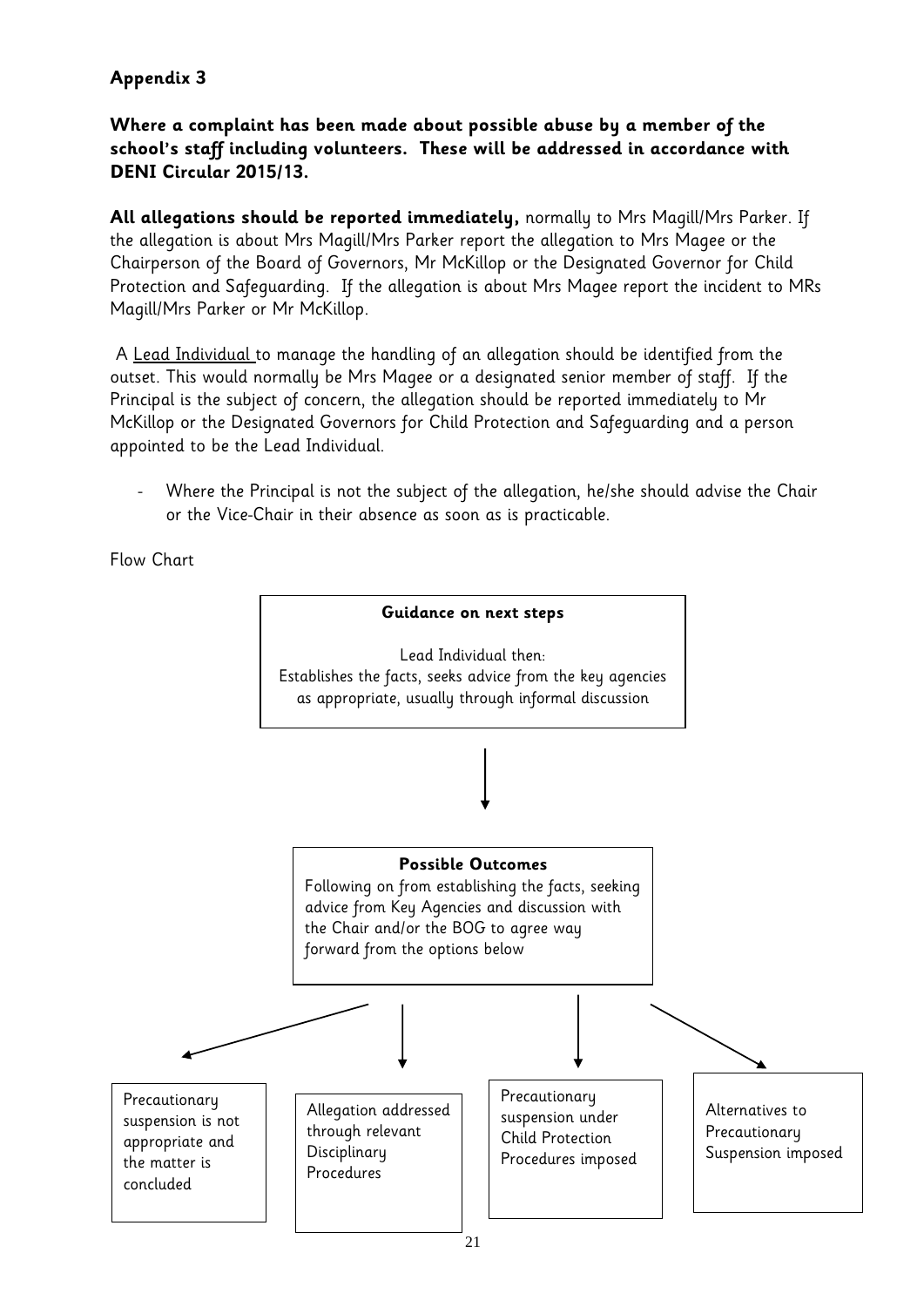### **St Mary's Primary School and Nursery Unit, Cushendall**

### **CONFIDENTIAL**

### **NOTE OF CONCERN**

### **CHILD PROTECTION RECORD - REPORTS TO DESIGNATED TEACHER**

| <b>Name of Pupil:</b>                                                                           |
|-------------------------------------------------------------------------------------------------|
| Year Group:                                                                                     |
| Date, time of incident / disclosure:                                                            |
| Circumstances of incident / disclosure:                                                         |
| Nature and description of concern:                                                              |
| Parties involved, including any witnesses to an event and what was said or done<br>and by whom: |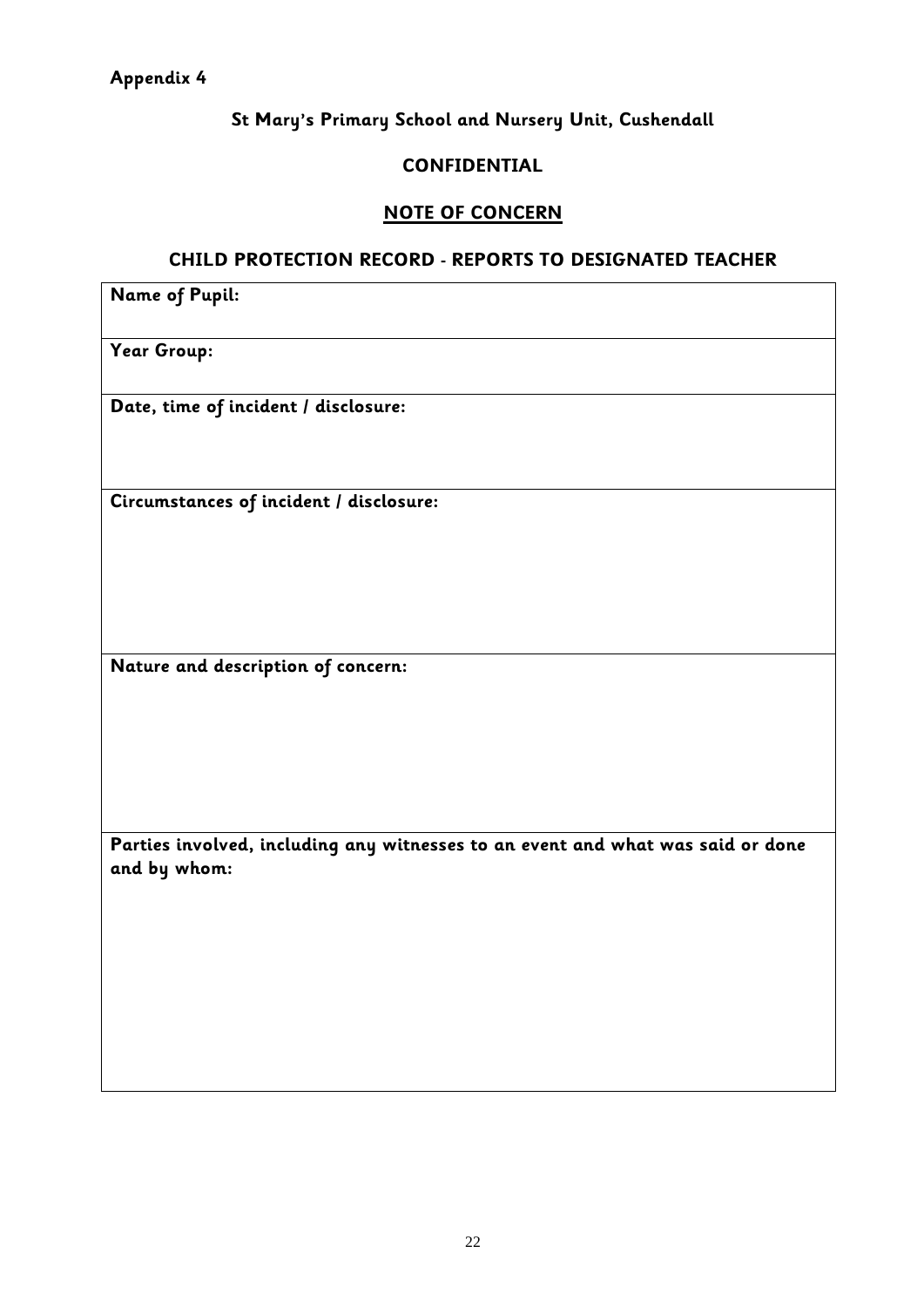| Action taken at the time:                                                      |                  |
|--------------------------------------------------------------------------------|------------------|
|                                                                                |                  |
|                                                                                |                  |
|                                                                                |                  |
| Details of any advice sought, from whom and when:                              |                  |
|                                                                                |                  |
|                                                                                |                  |
|                                                                                |                  |
| Any further action taken:                                                      |                  |
|                                                                                |                  |
|                                                                                |                  |
|                                                                                |                  |
| Written report passed to Designated Teacher:                                   | Yes:<br>No:      |
| If 'No' state reason:                                                          |                  |
|                                                                                |                  |
|                                                                                |                  |
| Date and time of report to the Designated Teacher:                             |                  |
|                                                                                |                  |
| Written note from staff member placed on pupil's Child Protection file: Yes/No |                  |
| If 'No' state reason:                                                          |                  |
|                                                                                |                  |
|                                                                                |                  |
|                                                                                |                  |
|                                                                                |                  |
|                                                                                |                  |
| Signature of Staff Member: _____________________________                       | Date: _________  |
| Signature of Designated Teacher:                                               | Date: __________ |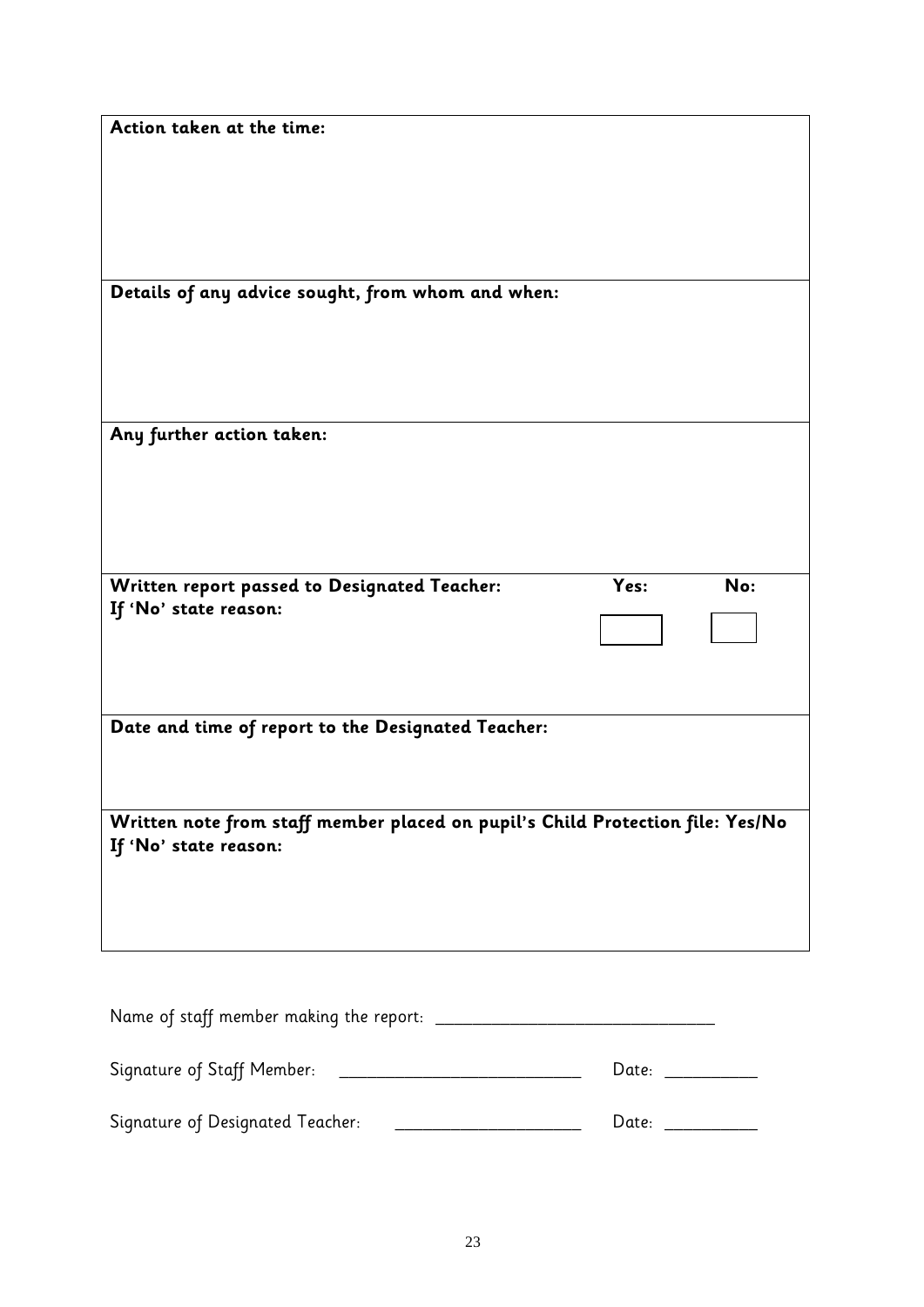### **Local Contact numbers**

### **HELPFUL PHONE NUMBERS AND WEB ADDRESSES**

**CPSSSHelpline available 9.00am – 4.30pm**

**Tel 028 9448 2223**

### **Single Point of Entry (SPOE) Gateway Referrals**

**Telephone 0300 1234 333 or 028 9442 4459 Email: [SPOE.Referrals@northerntrust.hscni.net](mailto:SPOE.Referrals@northerntrust.hscni.net) Post: Northern Trust Referral Gateway Team, Oriel House, 2-8 Castle Street, Antrim**  BT41 4JE

### **School Age Mothers and Looked After Children Senior EWO**

**Alison Smyth**

**Tel 028 9086 2568**

### **Vetting and Barring Queries**

**Volunteers – Contact Claims and Legal Administration Karen Mawhinney –Tel 028 2566 2310**

**Paid Staff– Human Resources – Tel 028 2566 2417**

**Children's Law Centre** (including legal concerns re: childhood mental health problems)

**Tel 0808 808 5678**

#### **Adult Safeguarding – Care and Protection Teams – Northern Trust**

| Learning Disability –                    | Tel 028 2766 1391 |
|------------------------------------------|-------------------|
| Mental Health –                          | Tel 028 9441 3114 |
| Older People –                           | Tel 028 2563 5511 |
| Physical Disability / Sensory Impairment | Tel 028 2563 5507 |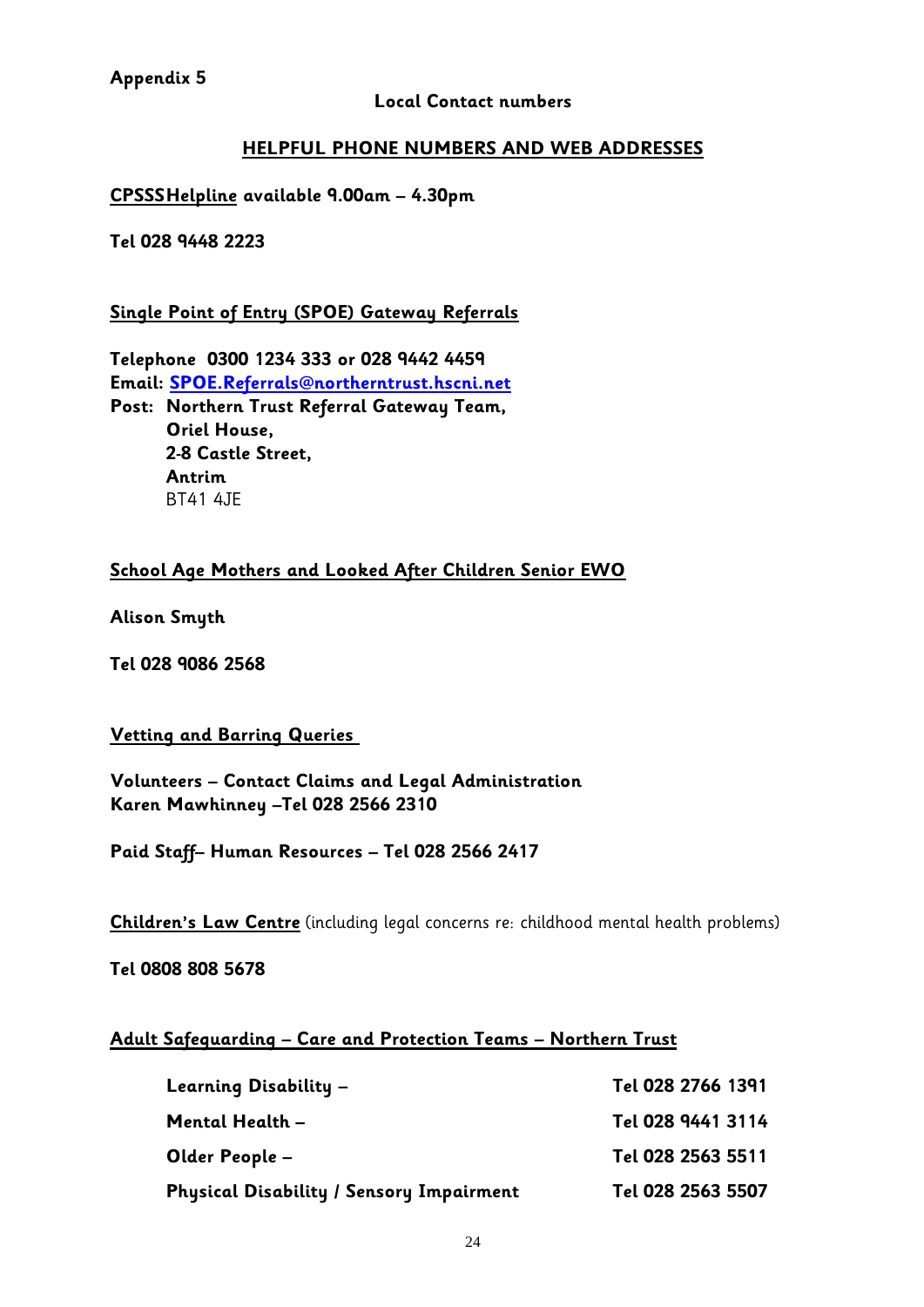### **PSNI, Ballymena Public Protection Unit**

### **Tel 101 and ext: 86167 or 86151**

### **The Northern Gateway Team, Social Services Trust**

The Child Care Offices, 7a Castlerock Road, Coleraine (Tel: 028 7032 5462 ) After hours- 028 9446 8833 5.00- 9.00pm and all weekend

### **Copies of UNOCINI referrals sent to:**

The Northern Gateway Team, Social Services Trust Oriel House 2-8 Castle Street Antrim BT41 4JE

### **CCMS Designated Child Protection Officer, Grainne McIlwee 028 9042 6972**

**CCMS** Linen Hill House 23 Linenhall Street Lisburn Co. Down BT28 1FJ

### **Access NI forms to be sent to:**

The Personnel Department, CCMS Linen Hill House 23 Linenhall Street Lisburn Co. Down BT28 1FJ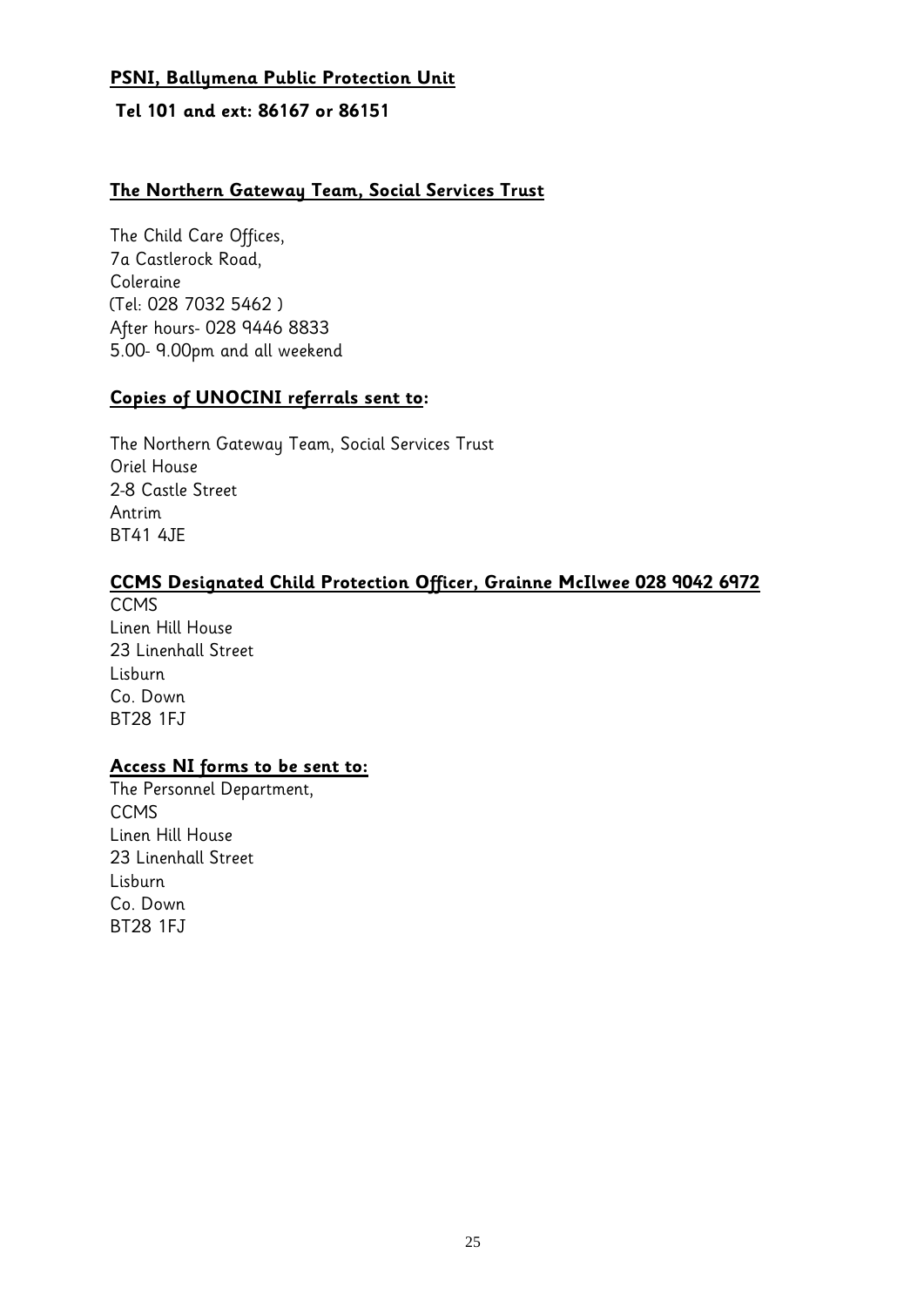### **Useful Web Addresses**

### **Helpful Websites**

**[www.familysupportni.gov.uk](http://www.familysupportni.gov.uk/)**

**[www.nspcc.org.uk](http://www.nspcc.org.uk/)**

**[www.addictionni.com](http://www.addictionni.com/)**

**[www.thinkuknow.co.uk/parents](https://mail.c2kschools.net/owa/redir.aspx?C=ZEvL3GNQIk-Y1ZTw9pKhJYqDOnghCtMIPyahwnze4wwiuGjzchW7uIUAhJLUf7TjWLrYNUy-zuo.&URL=http%3a%2f%2fwww.thinkuknow.co.uk%2fparents)**

### **UNOCINI**

### **(Understanding the Needs of Children in Northern Ireland)**

**www.dhsspsni.gov.uk/unocini\_forms.doc**

### **Independent Safeguarding Authority**

**[www.isa-gov.org.uk](http://www.isa-gov.org.uk/)**

### **Department of Education (Circulars)**

**[www.deni.org.uk](http://www.deni.og.uk/) – click on right side for circulars**

### **Education and Training Inspectorate (ETI)**

### **[www.etini.gov.uk](http://www.etini.gov.uk/)**

[www.thinkuknow.co.uk](http://www.thinkuknow.co.uk/) - Interactive safeguarding activities for children

[www.ceop.police.uk](http://www.ceop.police.uk/) - Child Exploitation and Online Protection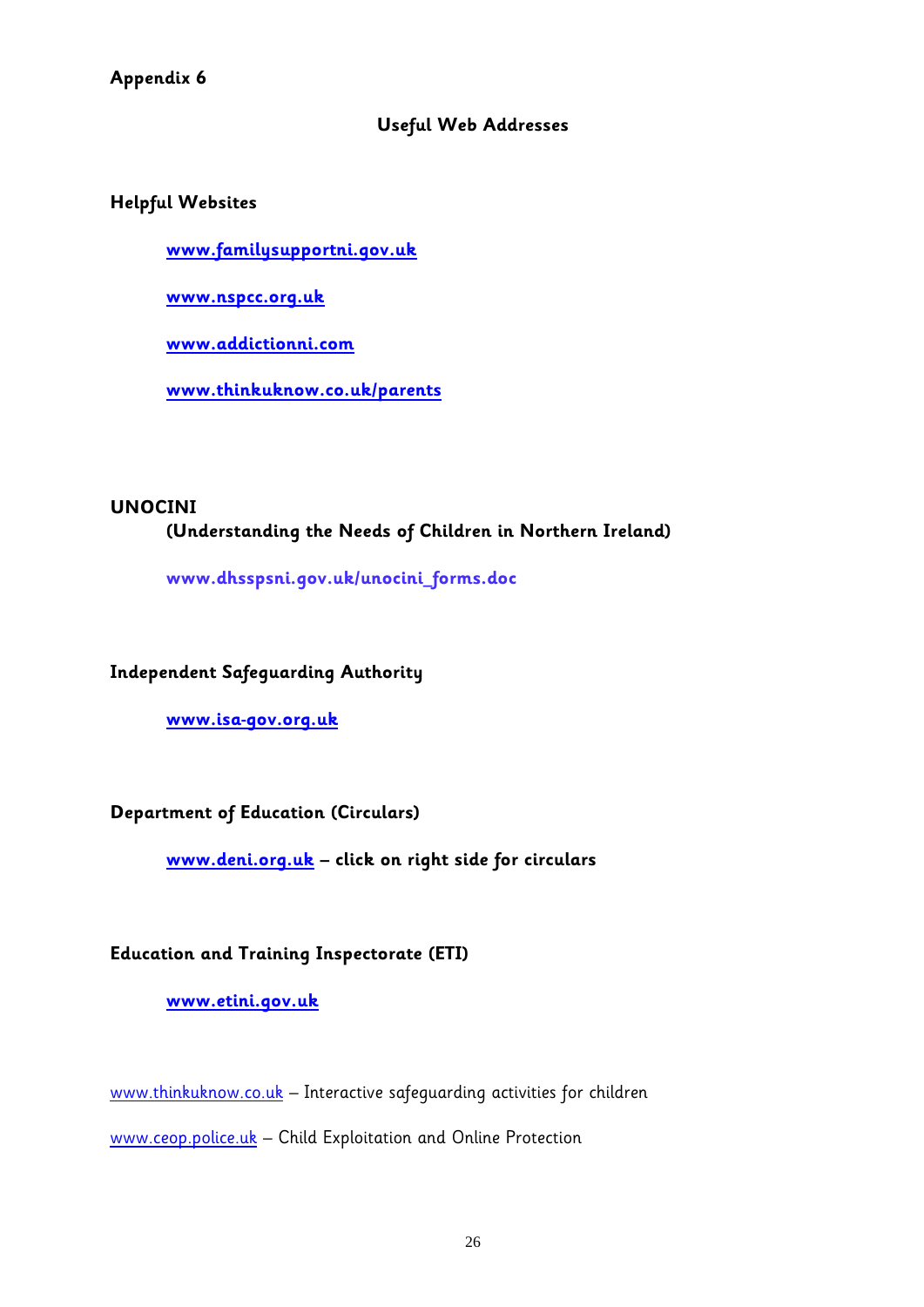### **Look After Yourself and Others**

Useful Contacts for Practical Support and Services to help improve Mental Health and Emotional Well Being within the Northern Trust Area

### **Carecall Tel 0808 800 0002**

Care call provides free counselling to clients which is paid by employer. Employer is not informed of the name of clients.

**[http://www.northerntrust.hscni.net/pdf/Mental\\_Health\\_useful contacts.pdf](http://www.northerntrust.hscni.net/pdf/Mental_Health_useful%20contacts.pdf)**

**Child Protection Support Service for Schools Designated Officers (at May 2018)**

**Elaine Craig (full-time) [elaine.craig@eani.org.uk](mailto:elaine.craig@eani.org.uk) Margaret Brady (full-time) [margaret.brady@eani.org.uk](mailto:%20margaret.brady@eani.org.uk) Laura Doran (full-time) [laura.doran@eani.org.uk](mailto:laura.doran@eani.org.uk) Colleen Ellison (Wed - Fri) [colleen.ellison@eani.org.uk](mailto:colleen.ellison@eani.org.uk)**

**Tel: 028 9448 2223**

**CPSSS Clerical Support Officer**

**Pamela Collins [pamela.collins@eani.org.uk](mailto:pamela.collins@eani.org.uk)**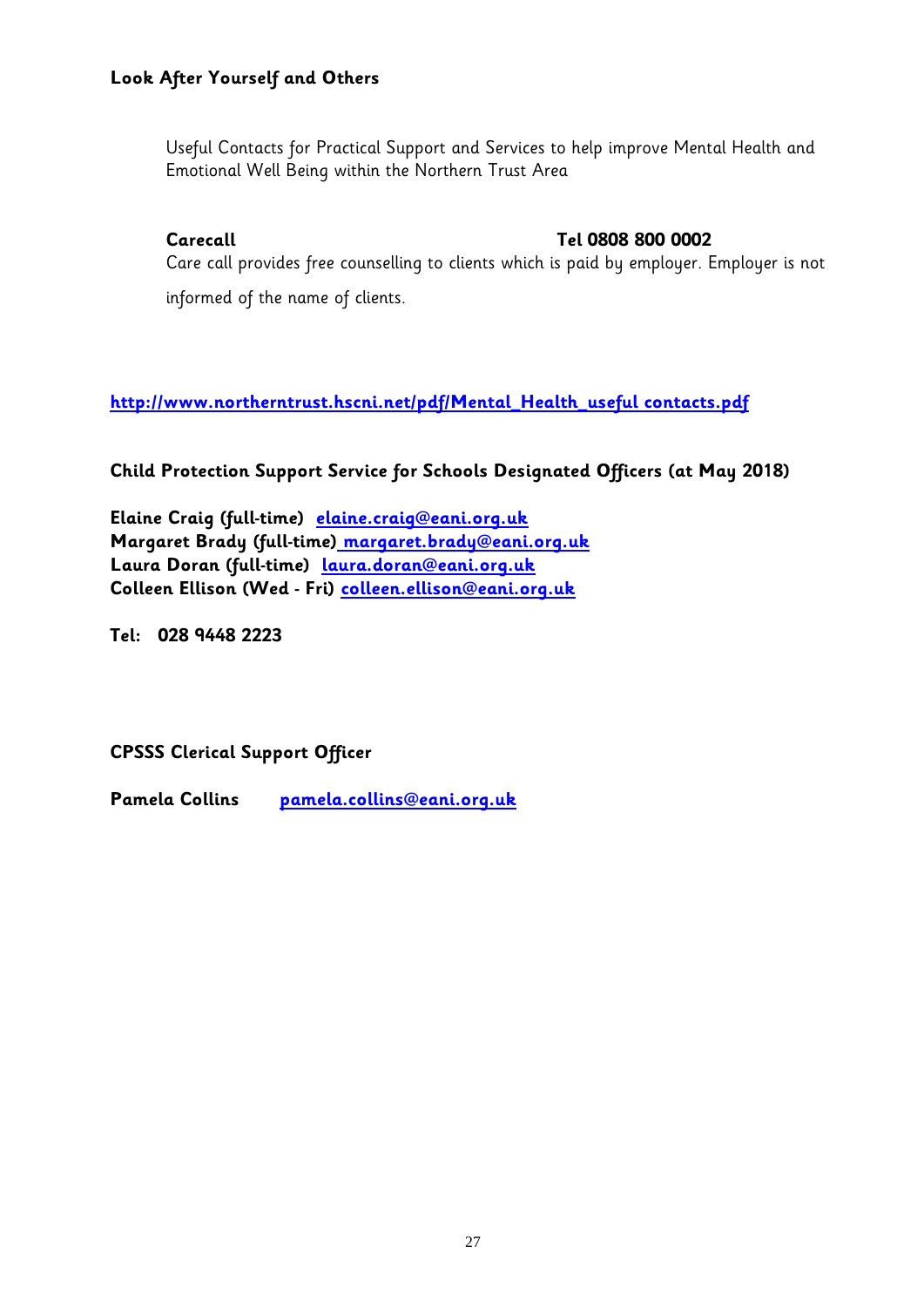### **Intimate Care Policy**

### **St Mary's Primary School & Nursery Unit, Cushendall**

It is intended that these procedures will be followed in all those incidents where children require the assistance of an adult when going to the toilet or having their clothing changed as a result of an accident during play i.e. providing 'Intimate Care'.

### **Introduction**

It is the policy of St Mary's Primary School & Nursery Unit to encourage all children to be as independent as possible when going to the toilet or changing their clothes. We recognise that some children may experience particular difficulties. Staff will offer the minimum assistance necessary to meet the needs of each child in such situations. The primary/nursery staff will work in partnership with parents/carers to develop the children's independence.

### **Procedure**

In order to develop independence when going to the toilet we will ensure that:

- Children are familiar with the toilet area.
- Children have free access to the toilet at all times and are made aware that they can go to the toilet when they want.
- Children are taught correct hygiene routines at the beginning of the year and these are reinforced throughout the year.
- Children are encouraged to be as independent as possible when going to the toilet.
- If a child is anxious/unsure about going to the toilet by themselves the nursery teacher/assistant will go with the child and remain outside the toilet cubicle to offer reassurance or assist the child as necessary. At no time will a student/trainee on work placement supervise or assist children going to the toilet.
- If a child needs assistance at the toilet the class or nursery teacher/assistant will do whatever is necessary and record the assistance given in the 'Intimate Care Book'. All entries will be dated and signed by the class or nursery teacher/assistant. The 'Intimate Care Book' will be kept on display in the toilet area in Nursery, P1 and P.2. and in the P.3 classroom.
- If a child has an accident at the toilet, or during play, which requires intimate care or removing clothing primary or nursery staff will encourage the child to remove their own clothes, etc.
- The class or nursery teacher/assistant will provide further assistance, as necessary, to undress and redress the child. All such assistance will be recorded in the 'Intimate Care Book' setting out exactly what happened. All entries will be signed and dated by the class or nursery teacher/assistant.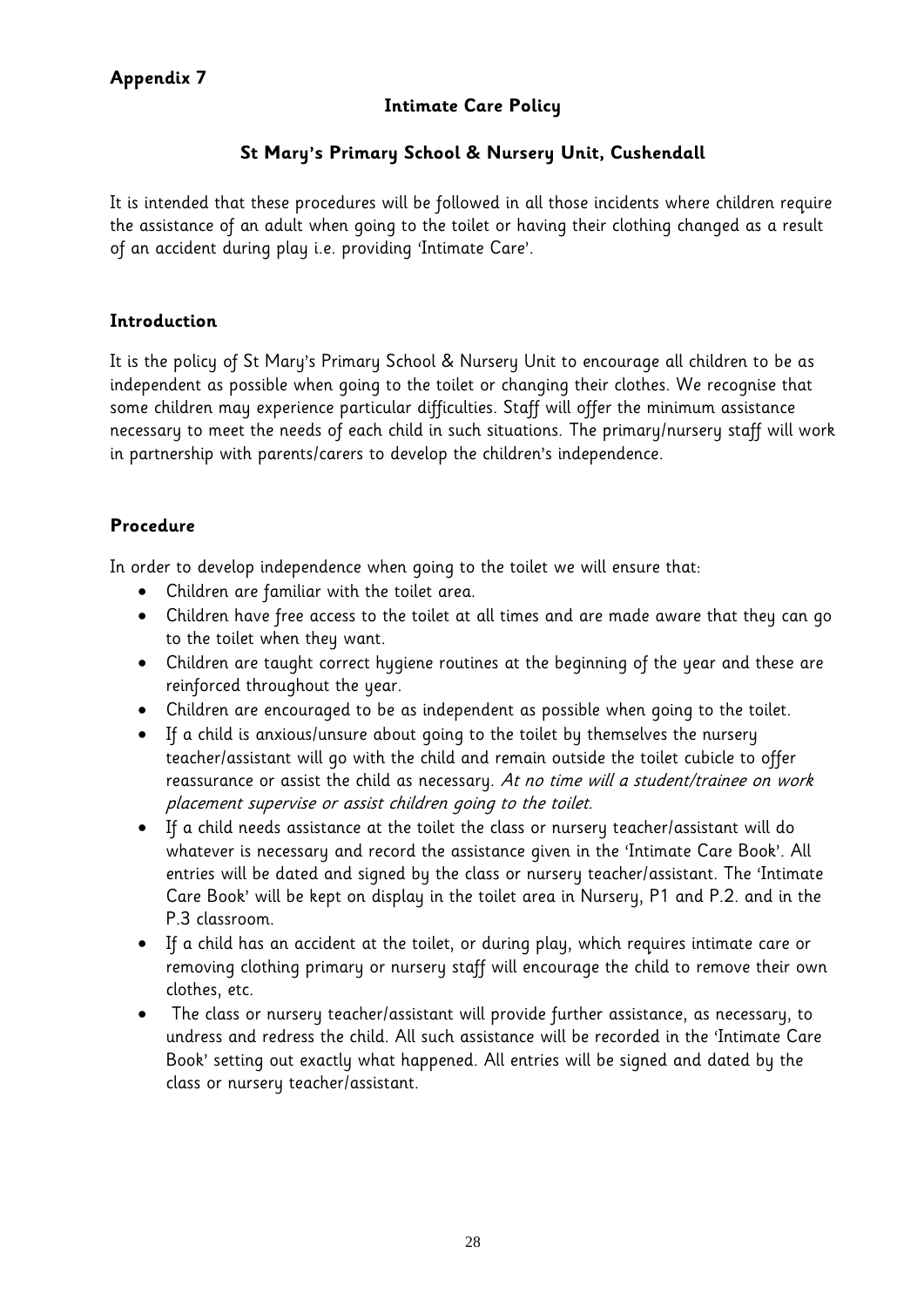### **Partnership With Parents**

Parents are made aware of the 'Intimate Care Policy' at the Induction Meeting held in June prior to children starting Primary School or Nursery in September.

Parents are asked to give written permission for the class or nursery teacher/assistant to provide intimate care for their child.

Parents are informed that they will be required to come to the Primary School/Nursery Unit to provide intimate care for their child if they do not give written permission for such care to be provided by the class or nursery teacher/assistant.

On the first day of attendance at Primary 1 / Nursery parents are asked to provide a complete change of clothing in a shoebox clearly marked with their child's name.

### **Monitoring and Evaluation**

The 'Intimate Care Policy' will be reviewed annually by the Principal in consultation with the Primary School & Nursery Unit staff and amended in accordance with guidance received from the relevant authorities.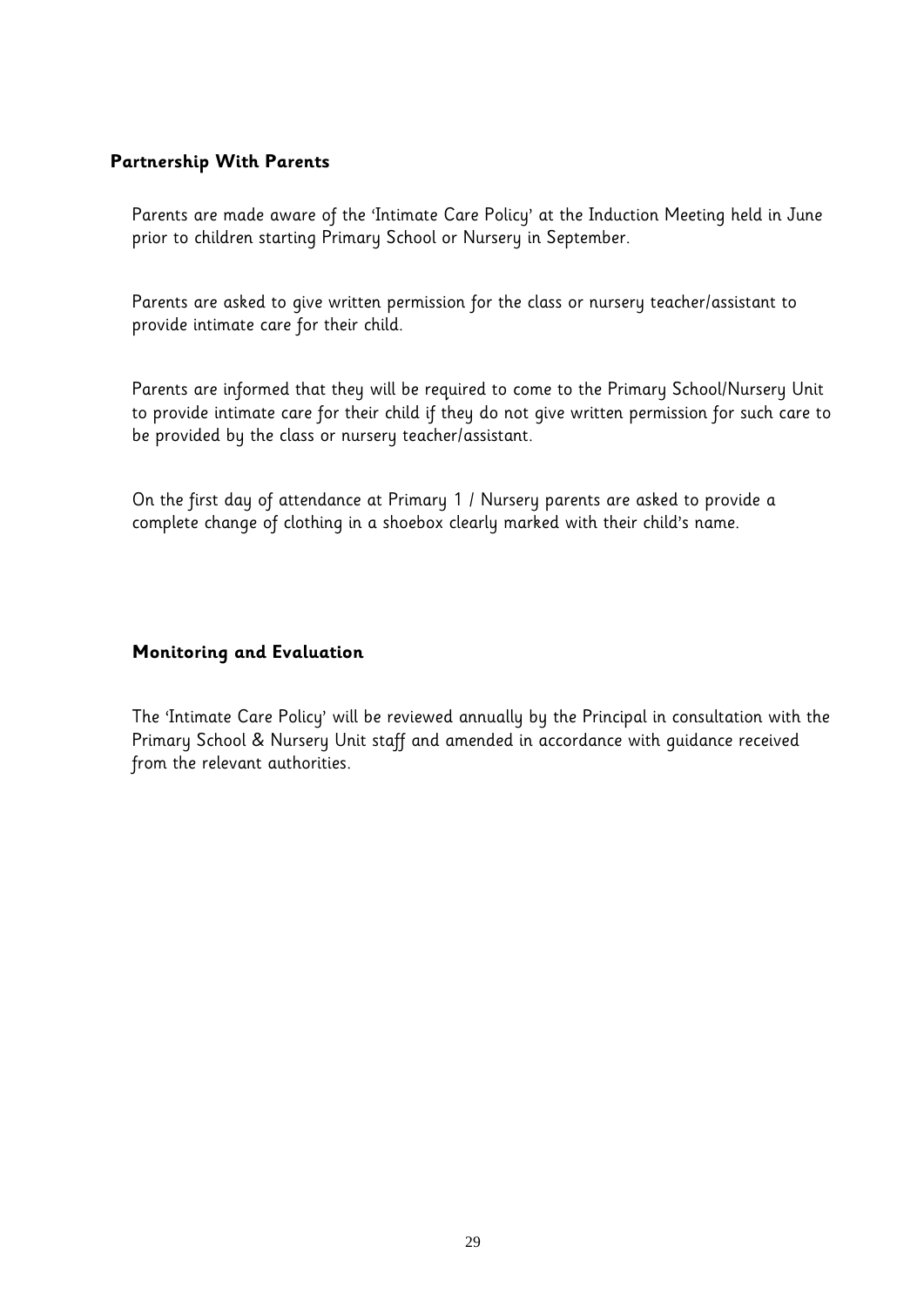L

|                                                                                                                                         | ST MARY'S PRIMARY SCHOOL, CUSHENDALL<br><b>CHILD PROTECTION &amp; SAFEGUARDING PARENTAL CONSENT</b>                                                |
|-----------------------------------------------------------------------------------------------------------------------------------------|----------------------------------------------------------------------------------------------------------------------------------------------------|
|                                                                                                                                         |                                                                                                                                                    |
|                                                                                                                                         |                                                                                                                                                    |
| D.O.B.:                                                                                                                                 |                                                                                                                                                    |
| <b>ADDRESS:</b>                                                                                                                         |                                                                                                                                                    |
| TEL. NO.:                                                                                                                               |                                                                                                                                                    |
| School and Nursery setting.                                                                                                             | I do / do not give permission for photographs/videos to be taken of my child in connection with school activities for display within the Primary   |
| and on school website / educational / sporting / charity websites and their associated social media platforms.                          | I do / do not give permission for photographs/videos to be taken of my child in connection with school activities for publication in newspapers    |
|                                                                                                                                         |                                                                                                                                                    |
| new sacrament.                                                                                                                          | I do / do not give permission for my child's school records to be shared with the Parish Priest to confirm baptismal details prior to receiving a  |
|                                                                                                                                         |                                                                                                                                                    |
| I do / do not give permission for my child's teacher or classroom assistant to provide intimate care for my child where<br>appropriate. |                                                                                                                                                    |
|                                                                                                                                         |                                                                                                                                                    |
| with appropriate adult supervision.                                                                                                     | I do / do not give permission for my child to go on school outings to local places of interest. All trips will be on foot, within school hours and |
|                                                                                                                                         |                                                                                                                                                    |
| I do / do not give permission for my child to have their face painted or stage make up applied for school productions.                  |                                                                                                                                                    |
|                                                                                                                                         |                                                                                                                                                    |
| I permit the following persons to collect my child from school in my absence. (Please Print)                                            |                                                                                                                                                    |
|                                                                                                                                         |                                                                                                                                                    |
|                                                                                                                                         |                                                                                                                                                    |
|                                                                                                                                         |                                                                                                                                                    |
| to contact any of the above.                                                                                                            | I do / do not give permission for the school to act on my behalf in the event of an emergency should they be unable                                |
|                                                                                                                                         | I do / do not give permission for the school to use plasters on my child in the event of minor cuts / grazes.                                      |
|                                                                                                                                         |                                                                                                                                                    |

30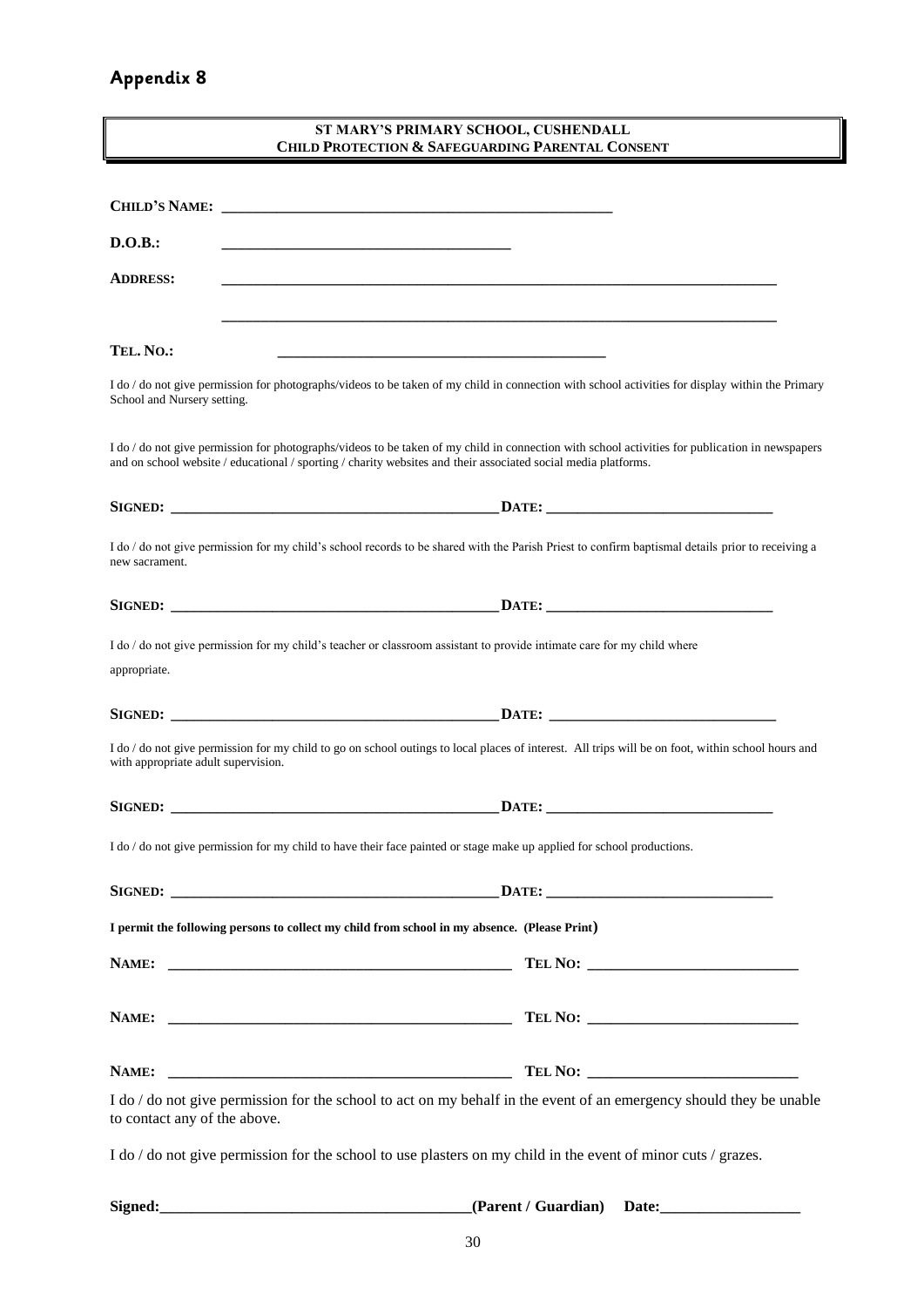| ST MARY'S PRIMARY SCHOOL NURSERY UNIT, CUSHENDALL<br><b>CHILD PROTECTION &amp; SAFEGUARDING PARENTAL CONSENT</b>                                                                                                                                                    |  |
|---------------------------------------------------------------------------------------------------------------------------------------------------------------------------------------------------------------------------------------------------------------------|--|
|                                                                                                                                                                                                                                                                     |  |
| D.O.B.:                                                                                                                                                                                                                                                             |  |
| <b>ADDRESS:</b>                                                                                                                                                                                                                                                     |  |
| TEL. NO.:<br><u> 1989 - Johann Barbara, martxa alemaniar argumento este alemaniar alemaniar alemaniar alemaniar alemaniar al</u>                                                                                                                                    |  |
| I do / do not give permission for photographs/videos to be taken of my child in connection with school activities for display within the Nursery<br>and Primary School setting.                                                                                     |  |
| I do / do not give permission for photographs/videos to be taken of my child in connection with school activities for publication in newspapers<br>and on school website $&$ educational / sporting / charity websites and their associated social media platforms. |  |
|                                                                                                                                                                                                                                                                     |  |
| I do / do not give permission for my child's teacher or nursery assistant to provide intimate care for my child where<br>appropriate.                                                                                                                               |  |
| SIGNED: DATE: DATE:                                                                                                                                                                                                                                                 |  |
| I do / do not give permission for my child to go on nursery outings to local places of interest. All trips will be on foot, within school hours and<br>with appropriate adult supervision.                                                                          |  |
|                                                                                                                                                                                                                                                                     |  |
| I do / do not give permission for my child to have their face painted or stage make up applied for nursery productions.                                                                                                                                             |  |
|                                                                                                                                                                                                                                                                     |  |
| I permit the following persons to collect my child from nursery in my absence. (Please Print)                                                                                                                                                                       |  |
|                                                                                                                                                                                                                                                                     |  |
|                                                                                                                                                                                                                                                                     |  |
|                                                                                                                                                                                                                                                                     |  |
| I do / do not give permission for the nursery to act on my behalf in the event of an emergency should they                                                                                                                                                          |  |

be unable to contact any of the above.

I do / do not give permission for the nursery to use plasters on my child in the event of minor cuts / grazes.

I do / do not give permission for the Nursery Teacher / Assistants to use baby-wipes when providing intimate care should my child have an 'accident'.

| Signed:<br>(Parent/Guardian) |
|------------------------------|
|------------------------------|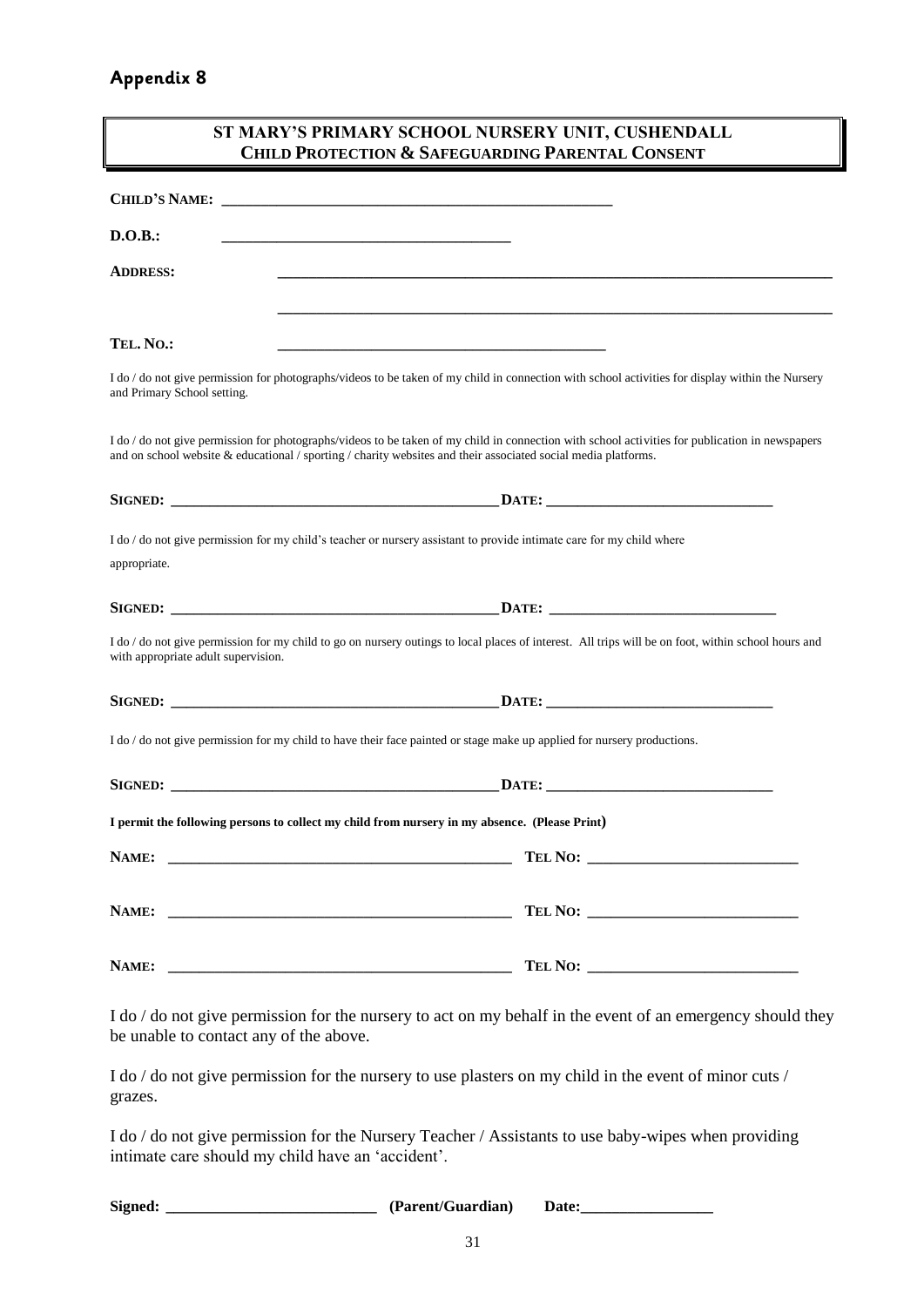### **SAMPLE LETTER TO PARENTS REGARDING PARENTAL RESPONSIBILITY**

St Mary's Primary School & Nursery Unit 41 Middlepark Road Cushendall BT 44 OSQ Tel: 028 2177 1693 Fax: 028 2177 2924 Email: info@stmarysps.cushendall.ni.sch.uk

Date

Dear Parent/s,

I am sure you can appreciate that when an emergency arises we must be in a position to respond to individual child need. You will have completed a child personal data sheet at the beginning of the year detailing contact names and telephone numbers for our use. The information you provide on this data sheet is held in confidence but will guide us in relation to those who we need to contact regarding any concerns about your child.

Due to current Human Rights, Data Protection legislation and the Children (NI) Order 1995 as well as child protection requirements, it is essential that the school keep up to date information on file. I am placing the obligation upon you to provide us with whatever information is necessary to meet these expectations. I would therefore ask that you advise the school if there are any Court Orders or parental responsibility issues relating to your child – e.g. Parental Responsibility Order, Residence Order, Non-molestation Order etc.

I must emphasise that it is essential that you make us aware of any changes in contact telephone numbers, change of address, circumstances, parental access or court orders as they occur during the school year. All such information will be treated with the utmost confidence and will only be disclosed to those staff who need to know to ensure your child's safety and well-being at all times.

As the Non-Molestation Order gives legal directions regarding exclusion of a certain individual, it is useful for the school to have a copy of this order to keep on your child's file. This enables us to act quickly should such a situation arise.

Yours sincerely

Principal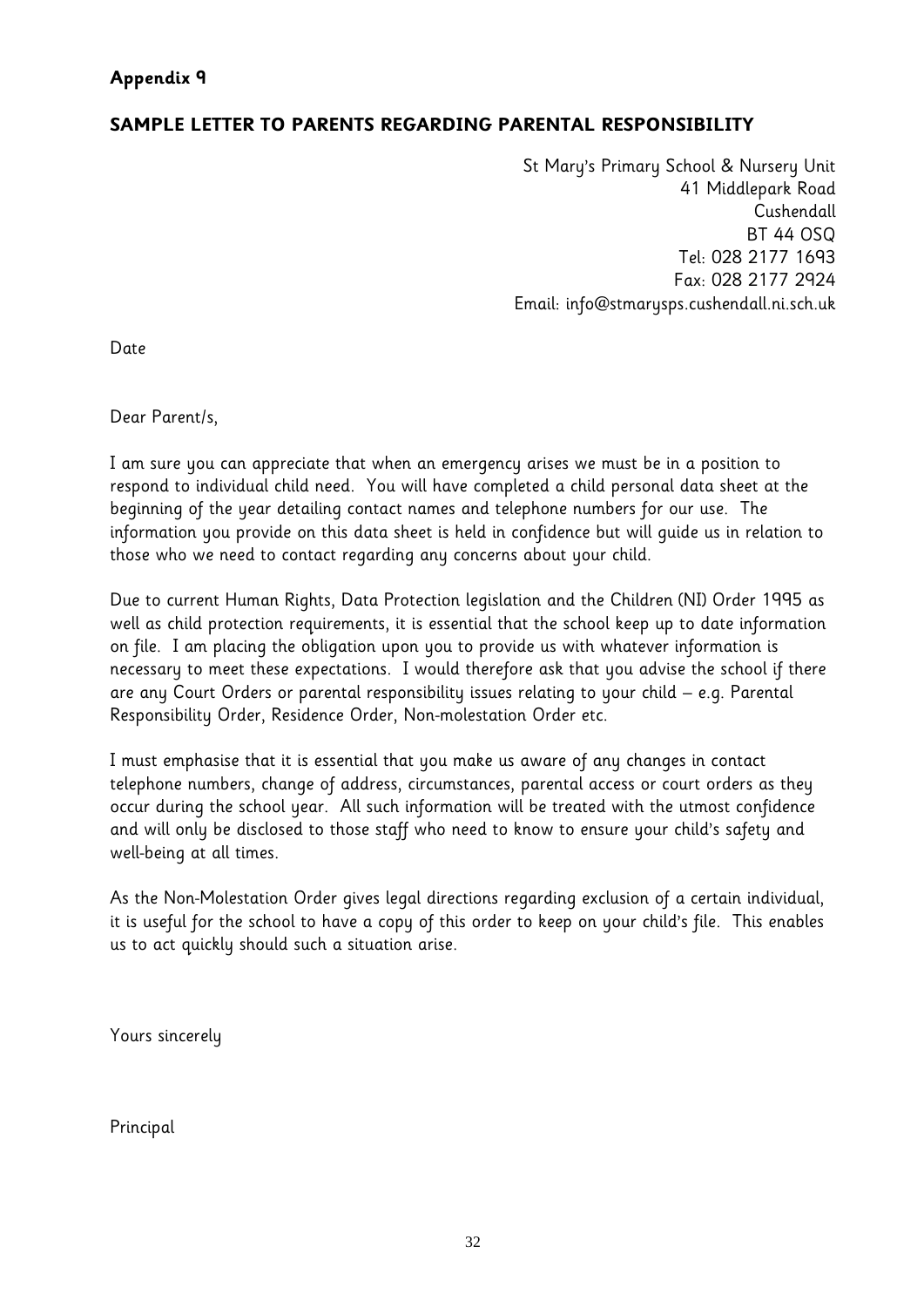### **Access NI Check**



#### **ENHANCED DISCLOSURE CHECK**

To apply for an enhanced disclosure check you need to complete an application form online.

Please note that CCMS still require you to send the ID Validation Form to demonstrate that your identity has been checked and verified. Only when the ID Validation Form has been received by CCMS can we process your Access NI Application.

When complete, the ID Validation Form should be sent to CCMS, 160 High Street, Holywood, Co Down, BT18 9HT.

Please find below instructions on how to apply for an enhanced disclosure check:

- 1. Go to [www.nidirect.gov.uk/apply-for-an-enhanced-check-through-a-registered-body.](http://www.nidirect.gov.uk/apply-for-an-enhanced-check-through-a-registered-body)
- 2. Select the green button to Apply for an enhanced check through a registered body.
- 3. Register your account by creating a user ID and password (you should retain these details in order to track progress of your case).
- 4. Once you have successfully logged in, you will be taken to the on-line application.
- 5. Enter this PIN number at Step 1 of the form completion : **359097**
- 6. Complete the remainder of the form and click on confirm and proceed to finish the on-line process.
- 7. You should note the ten digit Access NI reference number in the boxes below

This is the 10 digit case reference number provided on the confirmation page (Step 12)

#### **Appendix 11**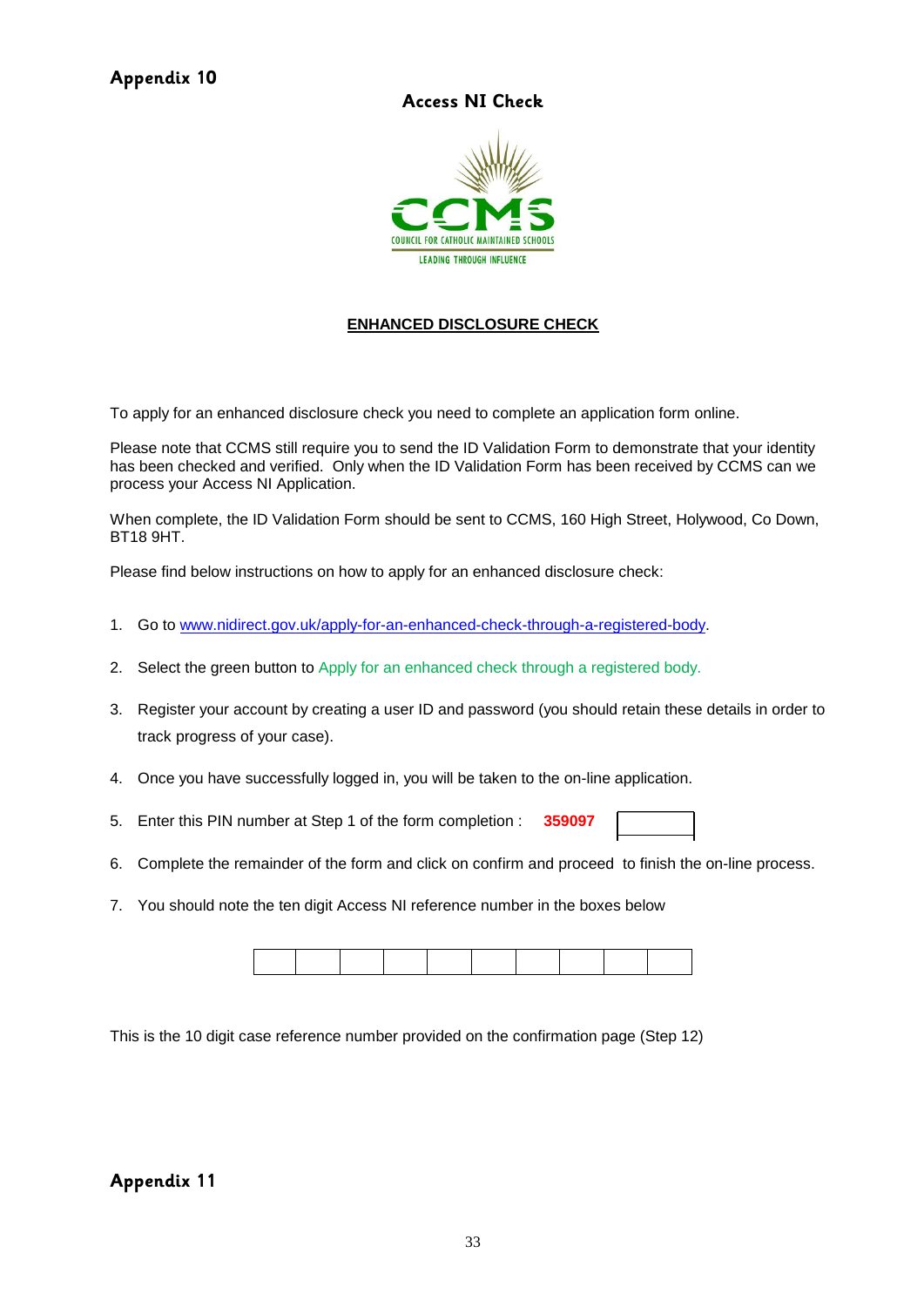### **CODE OF CONDUCT FOR ADULTS WITHIN THE SCHOOL**

All actions concerning children and young people must uphold the best interests of the young person as a primary consideration. Staff must always be mindful of the fact that they hold a position of trust and that their behaviour towards children and young people, who are considered to be a vulnerable group, must be above reproach.

This Code of Conduct is not intended to detract from the enriching and positive experiences that children and young people gain from positive interaction with adults. It is intended to assist staff to be aware of acceptable and unacceptable behaviour in a variety of scenarios, which may create vulnerable and/or abusive situations to young people or staff, or both.

- Never interview a child without another adult being present.
- In the event of injury to a child, ensure that it is recorded in the Accident Report Book and in the case of serious injuries complete Accident Report Form (AR1).
- $\blacklozenge$  Keep records of any false allegations a child makes against you or other staff including  $-$ "you're always picking on me," to "you hit me" or comments such as "don't touch me". Keep record of dates and times. Get another adult to witness the allegation, if possible.
- If a child touches you or talks to you in a sexually inappropriate way or place, record what happened and tell another adult. As it could be totally innocent, do not make the child feel like a criminal. However, remember that ignoring this or allowing it to go on may place you in an untenable situation.
- Do give firm guidelines on sexually inappropriate behaviour to the child. Another adult must be present. Explain that the behaviour is unacceptable and could get the child into difficulty, but do not make the child feel guilty. The behaviour may be an imitation of abuse the child has suffered and is not the child's fault.
- It is strongly recommended that staff do not, except in emergency situations:

Have children/young people unaccompanied and on their own in a vehicle. Members of staff need Class 1 Business Use included in their car insurance to permit them to transport children on school business.

 Spend time alone with a child/young person on his/her own. If you find you are in a situation where you are alone with a child, make sure that you can be clearly observed or seen by other adults or children; make sure the door is open. Tell another member of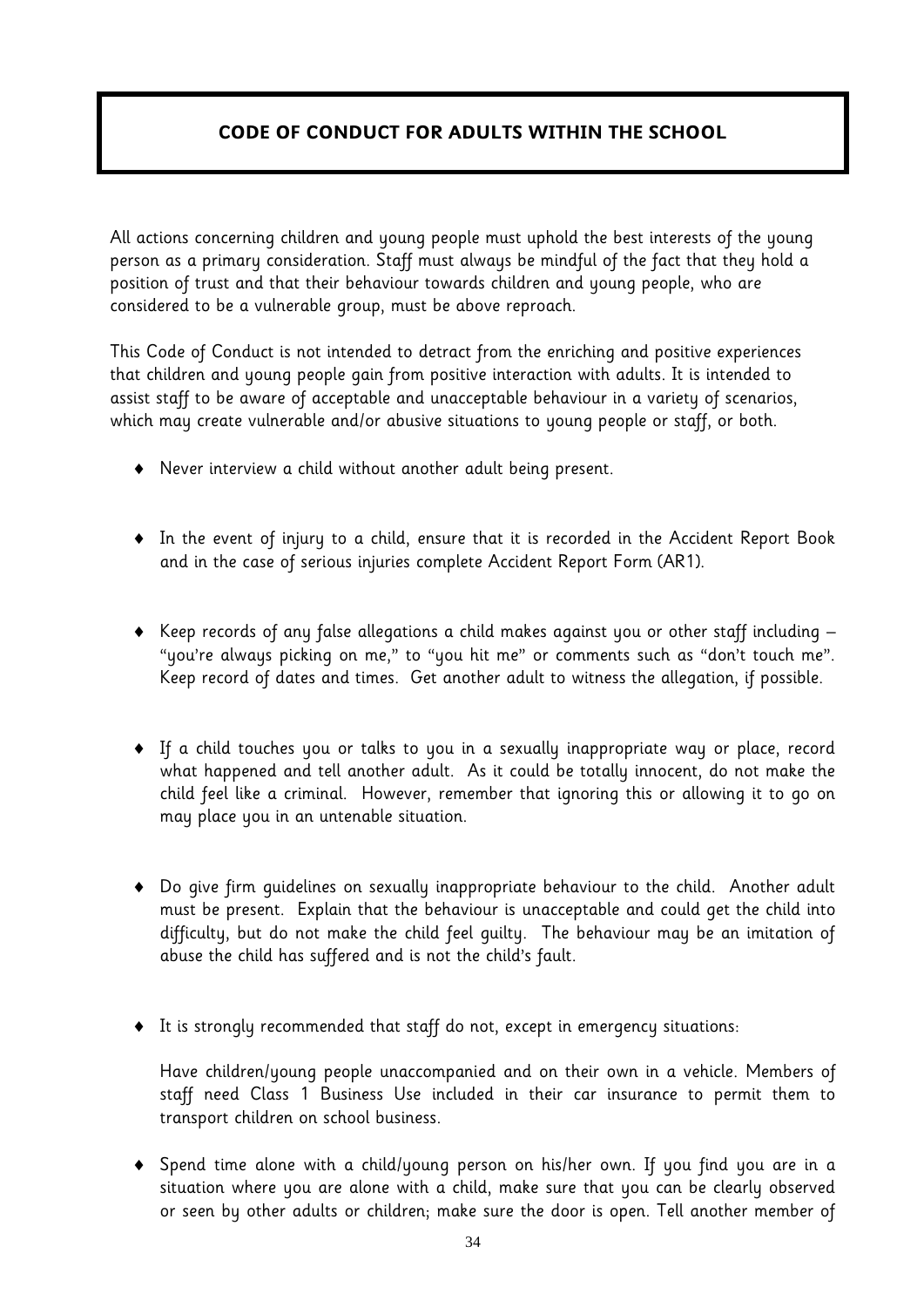staff if you are going to see a child on your own. (Staff should recognise that these are vulnerable situations. A member of staff's decision to place themselves in such situations should be influenced only by what is in the best interest of the child's welfare. The staff member should make all reasonable efforts to be transparent about and accountable for his/her actions in such a scenario.) Do not spend excessive amounts of time alone with one child away from other people.

- If you take children on journeys, always have two along. If it is an overnight trip, always check the rooms in pairs.
- If you are in a holiday or residential situation never take a child or children into your own room.
- If you are in a care situation with children, try to have another person present when changing a child's clothing.
- Never do something of a personal nature for children that they can do for themselves. This includes cleaning bottoms etc. or any other activity that could be misconstrued. (See Intimate Care Policy).
- Do not go into the toilet alone with children if possible.
- Touch should always be in response to the child's needs, for example responding to an accident. In particular, a distressed child, especially a younger child, may need reassurance involving physical comforting if lost, unwell, frightened, as a caring parent would provide. Staff should not feel inhibited from providing this;
- Touch should not be given when a child has clearly indicated that s/he is, or would be, uncomfortable with such contact, unless it is necessary to protect the child, others or property from harm. In such cases, physical restraint may be necessary. This must be reasonable and appropriate; otherwise actions can be defined as assault.
- When taking children on an outing, think of how you appear to the public they may misunderstand your actions. It may mean that disruptive children cannot go on outings.
- If you must physically restrain a child for any reason, be aware that it could be misinterpreted as assault. Following any incident where a member of staff feels that his/her actions have been, or may be misconstrued, a written report of the incident must be immediately submitted to the principal. This would apply especially in a case where a member of staff has been obliged to restrain a child or young person physically to prevent him/her from inflicting injury to others or self-injury.